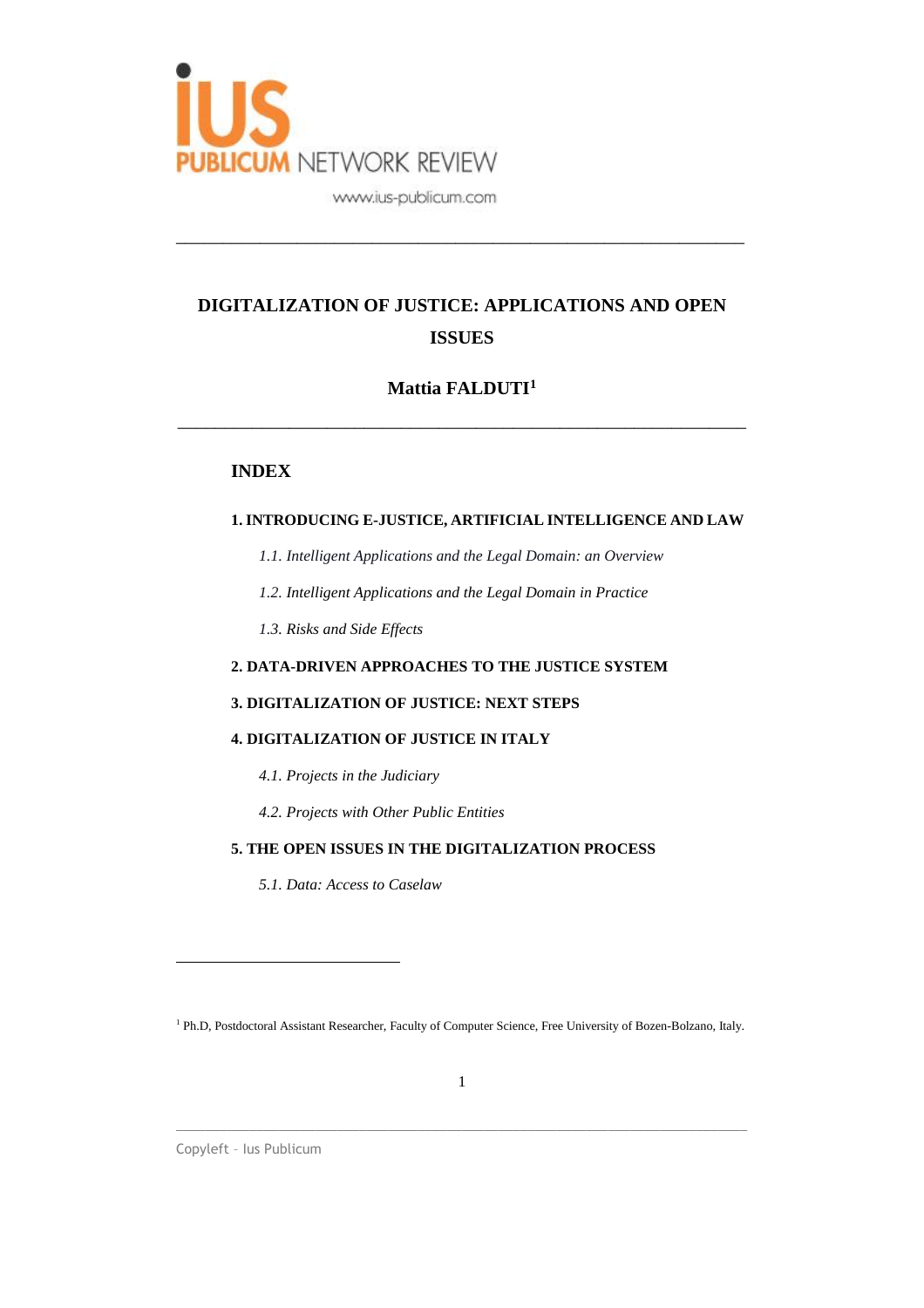

*5.2. Tech: Communication and Document Management*

\_\_\_\_\_\_\_\_\_\_\_\_\_\_\_\_\_\_\_\_\_\_\_\_\_\_\_\_\_\_\_\_\_\_\_\_\_\_\_\_\_\_\_\_\_\_\_\_\_\_\_\_\_\_\_\_\_\_\_\_\_

**6. CONCLUSION**

# **1.INTRODUCING E-JUSTICE, ARTIFICIALINTELLIGENCE AND LAW**

The digitalization of justice and legislation is coming regularly under the spotlight<sup>2</sup> in various field of research, involving complex interdisciplinary issues, related both to computer science and (public) law<sup>3</sup>. Many are the words and the concepts used to express this topic that today is recognized as a proper field of research. A common word to identify the digitalization of justice is *e-justice*<sup>4</sup>, intended as a trend for judicial agencies to create their websites with different levels of technological sophistication and functionality, often to open their processes and interact with multiple stakeholders<sup>5</sup>.

\_\_\_\_\_\_\_\_\_\_\_\_\_\_\_\_\_\_\_\_\_\_\_\_\_\_\_\_\_\_\_\_\_\_\_\_\_\_\_\_\_\_\_\_\_\_\_\_\_\_\_\_\_\_\_\_\_\_\_\_\_\_\_\_\_\_\_\_\_\_\_\_\_\_\_\_\_\_

<sup>2</sup> G. SARTOR, *Intelligenza Artificiale e Diritto. Un'introduzione.*, in *Informatica e Ordinamento Giuridico,* n. 12, Milano, Giuffrè, 1996.

<sup>3</sup> R. CAVALLO PERIN – D. U. GALETTA, *Il diritto dell'amministrazione pubblica digitale*, Torino, Giappichelli, 2020.

<sup>4</sup> [https://e-justice.europa.eu/home?action=home&plang=en,](https://e-justice.europa.eu/home?action=home&plang=en) accessed in June 2022.

<sup>5</sup> R. SANDOVAL-ALMAZAN, J. RAMON GIL-GARCIA, *Understanding E-Justice and Open Justice Through the Assessment of Judicial Websites: Toward a Conceptual Framework*, in *Social Science Computer Review* 38, n. 3, 334–53.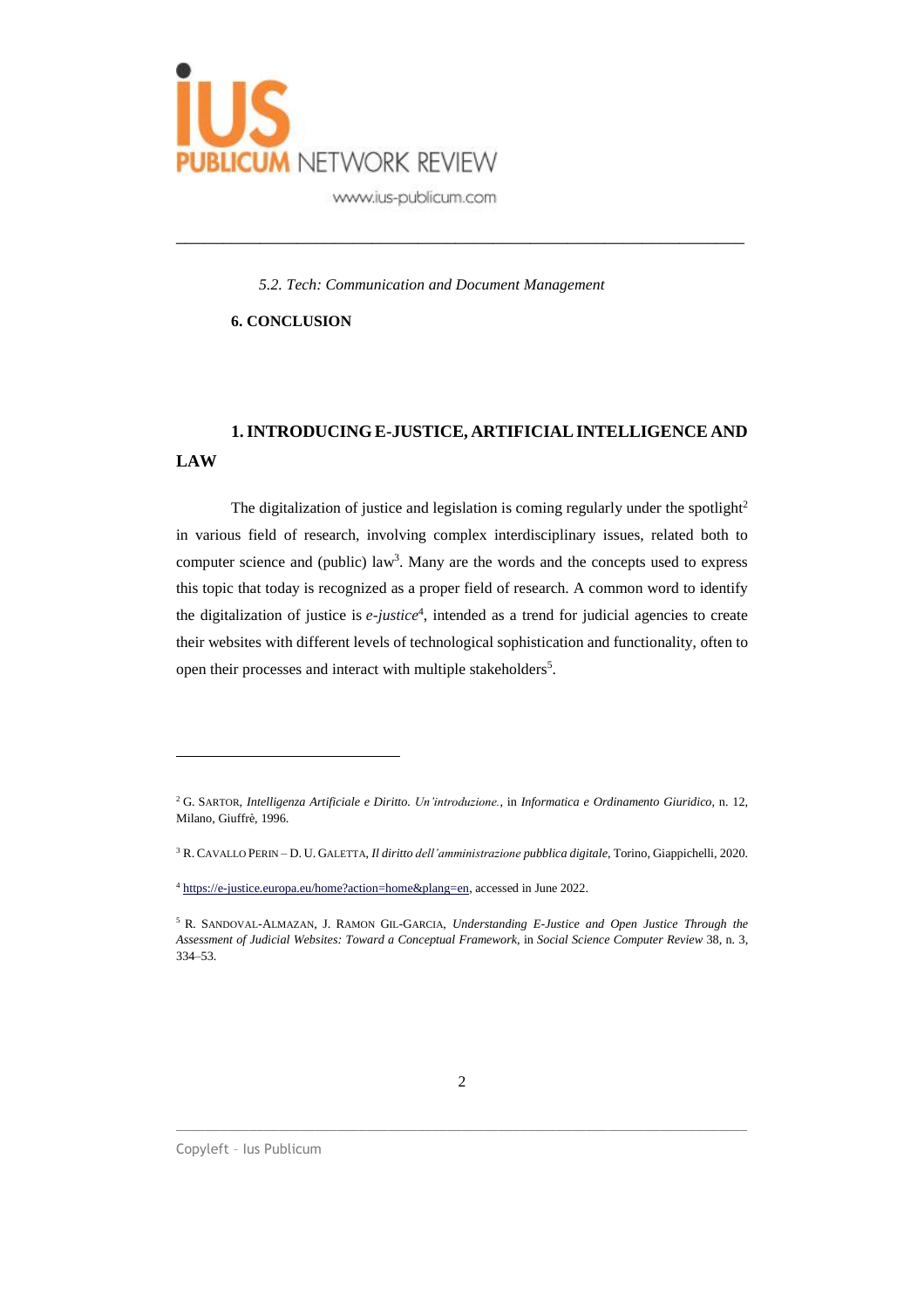

Differently, *digital justice*<sup>6</sup> is a concept to name the new technological tools introduced to resolve and prevent litigation in cyberspace. In particular, digital justice is intended as the set of technical and legal solutions where those who would never go before a court for assistance can find easy and direct help digitally, via a smartphone or pc. Recently, the words *online courts* and *online judging* have been used to express a new digital trend in the justice system. In particular, firstly, considering that nowadays more people have access to the internet than access to justice, *online courts* are words used to intend the socalled *extended courts*, where access to justice is guaranteed by tools that permit users to understand their rights and duties<sup>7</sup>. Secondly, *online judging* is a concept used to intend all the cases where judges and parties do not gather together arguments in a courtroom, but instead, evidence and arguments are presented to judges through an online platform<sup>8</sup>.

\_\_\_\_\_\_\_\_\_\_\_\_\_\_\_\_\_\_\_\_\_\_\_\_\_\_\_\_\_\_\_\_\_\_\_\_\_\_\_\_\_\_\_\_\_\_\_\_\_\_\_\_\_\_\_\_\_\_\_\_\_

From different perspectives, all these topics address the interaction between law and technology, but there is a main topic that is particularly popular at the moment, and this is artificial intelligence (AI)<sup>9</sup>. We are in the 3<sup>rd</sup> wave of the AI boom<sup>10</sup> and this wave is followed

 $\overline{a}$ 

 $\_$  ,  $\_$  ,  $\_$  ,  $\_$  ,  $\_$  ,  $\_$  ,  $\_$  ,  $\_$  ,  $\_$  ,  $\_$  ,  $\_$  ,  $\_$  ,  $\_$  ,  $\_$  ,  $\_$  ,  $\_$  ,  $\_$  ,  $\_$  ,  $\_$  ,  $\_$  ,  $\_$  ,  $\_$  ,  $\_$  ,  $\_$  ,  $\_$  ,  $\_$  ,  $\_$  ,  $\_$  ,  $\_$  ,  $\_$  ,  $\_$  ,  $\_$  ,  $\_$  ,  $\_$  ,  $\_$  ,  $\_$  ,  $\_$  ,

<sup>6</sup> E. KATSH, O. RABINOVICH-EINY, *Digital Justice: Technology and the Internet of Disputes*, *Digital Justice*, Oxford University Press, 2021.

<sup>7</sup> R. SUSSKIND, *Online Courts and the Future of Justice*, Oxford University Press, 2019.

<sup>8</sup> R. SUSSKIND, *ibidem.*

<sup>9</sup> https://www.liquid-legal-institute.com/workinggroups/legal-text-analytics/

<sup>10</sup> D.H. CHAU, *Data Science Buzzwords*, in *CSE6242: Data & Visual Analytics*, 2019. [https://poloclub.github.io/cse6242-2019fall-campus/slides/CSE6242-015-BuzzWords.pdf,](https://poloclub.github.io/cse6242-2019fall-campus/slides/CSE6242-015-BuzzWords.pdf) accessed in June 2022.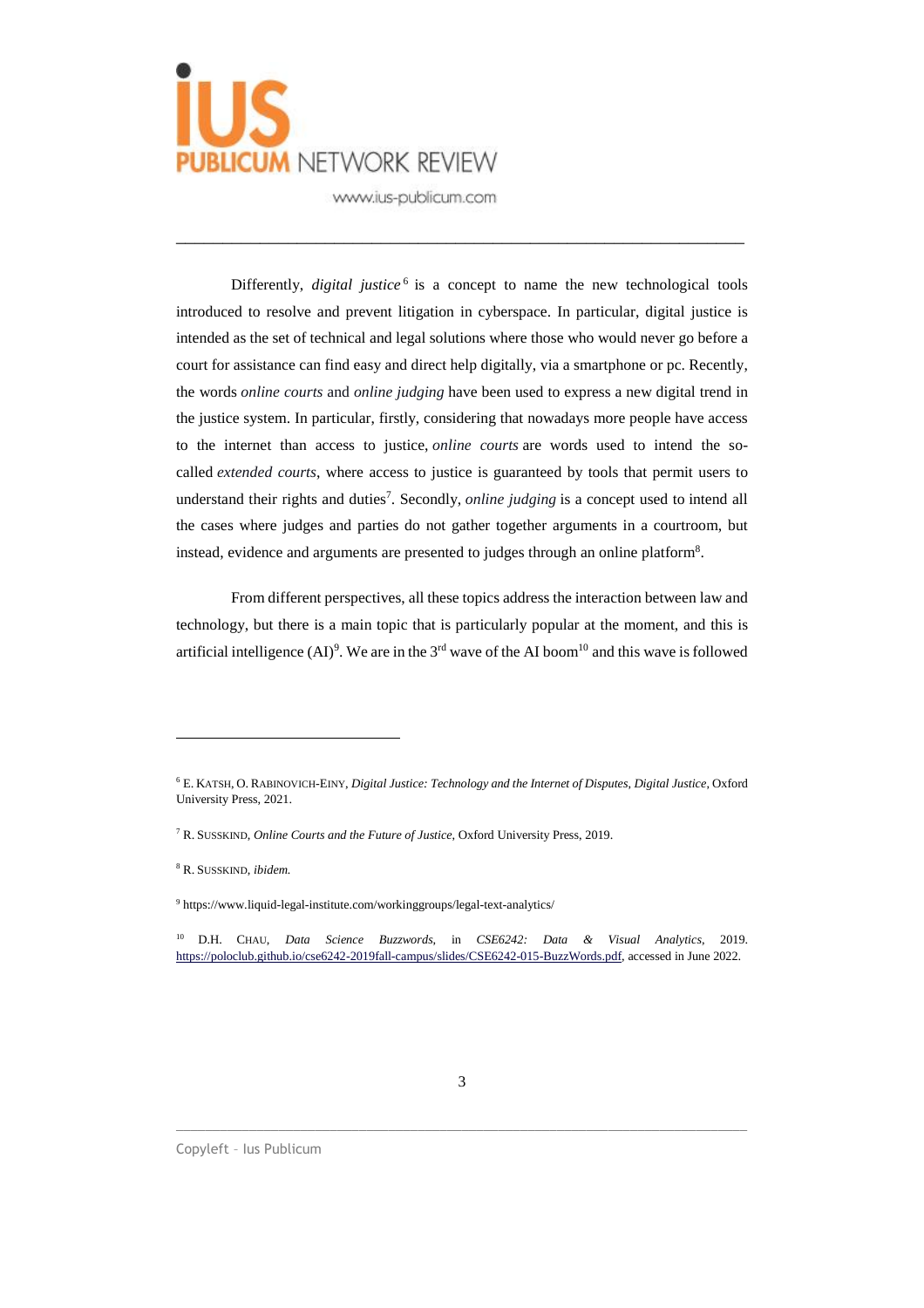

by the ethical topics related to AI, namely, transparency  $11$ , non-discrimination  $12$ , accountability<sup>13</sup> and fairness. These topics are discussed from several perspectives and disciplines, such as sociological causes, legal argumentations, economic models, statistical techniques, computational issues<sup>14</sup>, and also justice. For example, access to justice and the future challenges of artificial intelligence and justice<sup>15</sup>. Today, the field of research named *Artificial Intelligence and Law (AI and Law)* appears mature and composed of several subfields, but before the access to large legal *corpora* was permitted, many approaches in the AI and Law during the '90 were devoted to realise expert system applications<sup>16</sup> or to elaborate knowledge representation techniques  $17$ , both aiming the making law processable by a

\_\_\_\_\_\_\_\_\_\_\_\_\_\_\_\_\_\_\_\_\_\_\_\_\_\_\_\_\_\_\_\_\_\_\_\_\_\_\_\_\_\_\_\_\_\_\_\_\_\_\_\_\_\_\_\_\_\_\_\_\_

 $\overline{a}$ 

 $\_$  ,  $\_$  ,  $\_$  ,  $\_$  ,  $\_$  ,  $\_$  ,  $\_$  ,  $\_$  ,  $\_$  ,  $\_$  ,  $\_$  ,  $\_$  ,  $\_$  ,  $\_$  ,  $\_$  ,  $\_$  ,  $\_$  ,  $\_$  ,  $\_$  ,  $\_$  ,  $\_$  ,  $\_$  ,  $\_$  ,  $\_$  ,  $\_$  ,  $\_$  ,  $\_$  ,  $\_$  ,  $\_$  ,  $\_$  ,  $\_$  ,  $\_$  ,  $\_$  ,  $\_$  ,  $\_$  ,  $\_$  ,  $\_$  ,

<sup>&</sup>lt;sup>11</sup> In terms of transparency, the risk is to develop processes and algorithms that are unclear, incomprehensible and unrepeatable. M. TURILLI, L. FLORIDI, *The ethics of information transparency*, in *Ethics and Information Technology* 11, n. 2, 2009, 105–12.

<sup>12</sup> S. BAROCAS, A.D. SELBST, *Big data's disparate impact*, in *California Law Review* 104, n. 3, 2016, 671–732.

<sup>13</sup> R. RODRIGUES, *Legal and Human Rights Issues of AI: Gaps, Challenges and Vulnerabilities*, in *Journal of Responsible Technology*, n. 4, 2016.

<sup>14</sup> A. ROMEI, S. RUGGIERI, *A multidisciplinary survey on discrimination analysis*, in *The Knowledge Engineering Review* 29, n. 5, 2014, 582–638.

<sup>&</sup>lt;sup>15</sup> Predictive Justice and Artificial Intelligence, European Commission for the Efficiency of Justice (CEPEJ), https://www.coe.int/en/web/cepej/justice-of-the-future-predictive-justice-and-artificial-intelligence. Accessed in June 2022.

<sup>16</sup> G. SARTOR, *ibidem.*

<sup>17</sup> D. SCHMIDT, C. TROJAHN DOS SANTOS, R. VIEIRA, *Analysing top-level and domain ontology alignments from* matching systems, in Proc. of the 11th int. Workshop on ontology matching co-located with the 15th int. Semantic *web conf. (ISWC2016)*, Kobe, Japan, 2016.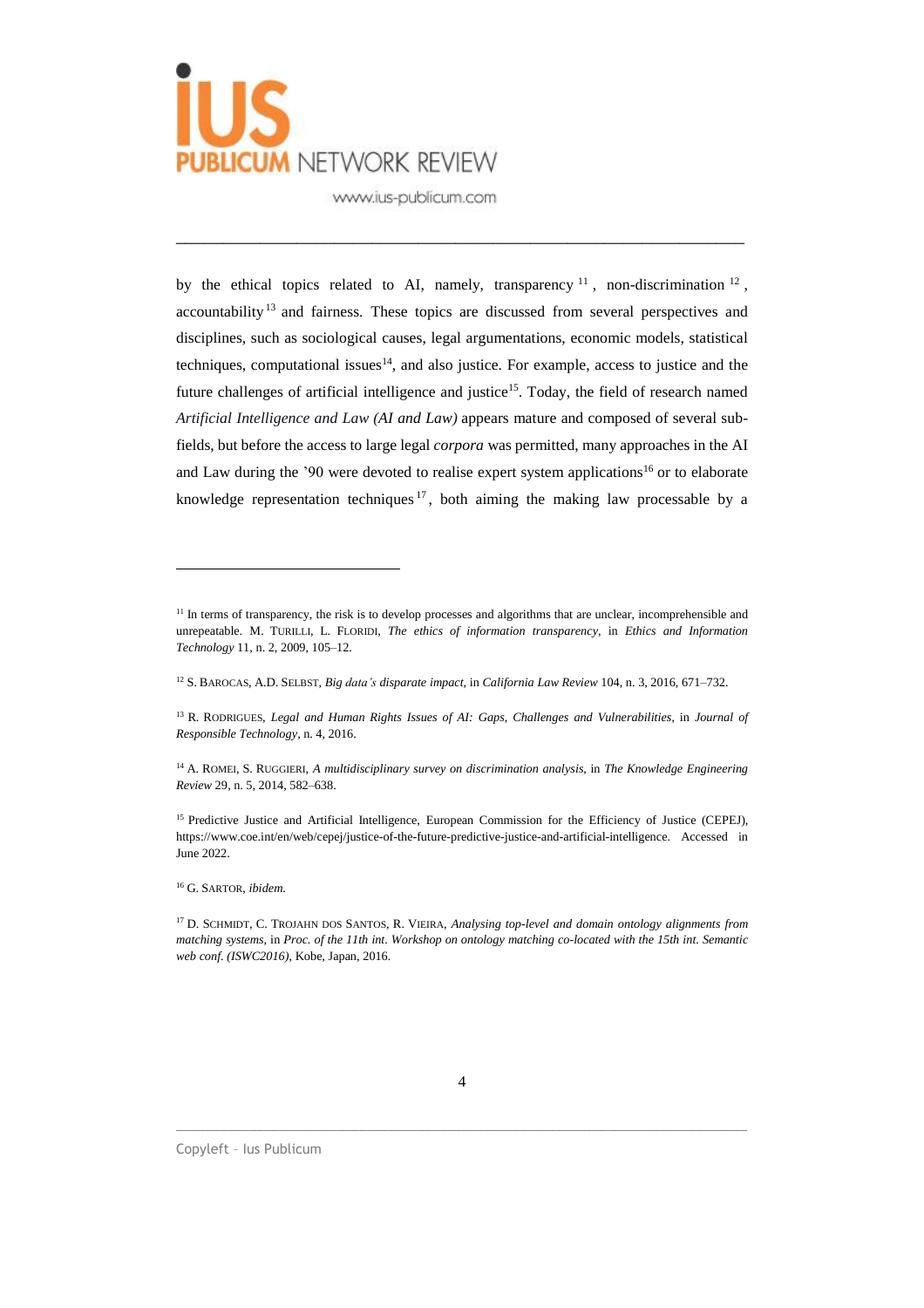

machine. These topics are still discussed today, confirming that the field of study, even if mature, is far to be outlived. Indeed, a recent literature review<sup>18</sup> identified two main streams in this field of research, namely i) computational models of legal reasoning<sup>19</sup> and ii) legal text analytics<sup>20</sup>.

\_\_\_\_\_\_\_\_\_\_\_\_\_\_\_\_\_\_\_\_\_\_\_\_\_\_\_\_\_\_\_\_\_\_\_\_\_\_\_\_\_\_\_\_\_\_\_\_\_\_\_\_\_\_\_\_\_\_\_\_\_

#### *1.1. Intelligent applications and the legal domain: an overview*

In the first set, we can find approaches, devoted to designing computational models of legal reasoning, concerning both i) *modeling statutory reasoning*<sup>21</sup> , where legal rules are expressed logically and computers can reason deductively and ii) *modeling case-based legal reasoning*<sup>22</sup>, where computational models are designed for interpreting terms and concepts

 $\_$  ,  $\_$  ,  $\_$  ,  $\_$  ,  $\_$  ,  $\_$  ,  $\_$  ,  $\_$  ,  $\_$  ,  $\_$  ,  $\_$  ,  $\_$  ,  $\_$  ,  $\_$  ,  $\_$  ,  $\_$  ,  $\_$  ,  $\_$  ,  $\_$  ,  $\_$  ,  $\_$  ,  $\_$  ,  $\_$  ,  $\_$  ,  $\_$  ,  $\_$  ,  $\_$  ,  $\_$  ,  $\_$  ,  $\_$  ,  $\_$  ,  $\_$  ,  $\_$  ,  $\_$  ,  $\_$  ,  $\_$  ,  $\_$  ,

<sup>18</sup> K. D. ASHLEY, *Artificial Intelligence and Legal Analytics. New Tools for Law Practice in the Digital Age*, Cambridge University Press, 2017.

<sup>19</sup> H. PRAKKEN, G. SARTOR, *The Role of Logic in Computational Models of Legal Argument: A Critical Survey,* in A.C. KAKAS, F. SADRI, (eds) *Computational Logic: Logic Programming and Beyond. Lecture Notes in Computer Science,* 2002, vol 2408. Springer, Berlin, Heidelberg.

<sup>20</sup> J.G., CONRAD, L.K. BRANTING, *Introduction to the special issue on legal text analytics,* in *Artificial Intelligence and Law,* 26**,** 99–102 (2018).

<sup>&</sup>lt;sup>21</sup> The first approaches recognized the problem of coding the ambiguity of the law. E. A. LAYMAN, C. S. SAXON, *Some problems in designing expert systemsto aid legal reasoning*, in *Proceedings of the 1st international conference on Artificial intelligence and law* (*ICAIL1987*), New York, USA, 1987, 94–103.

 $22$  For example, HYPO (a computer program that models reasoning with cases and [hypotheticals](https://en.wikipedia.org/wiki/Hypotheticals) in the legal domain, 1987) and CATO (a computer program which employs artificial intelligence techniques to teach first-year law students how to make basic legal arguments with cases, 2000), operating in the domain of US Trade Secrets Law, K. D. ASHLEY, *Reasoning with cases and hypotheticals in HYPO*, *International Journal of Man-machine Studies.*,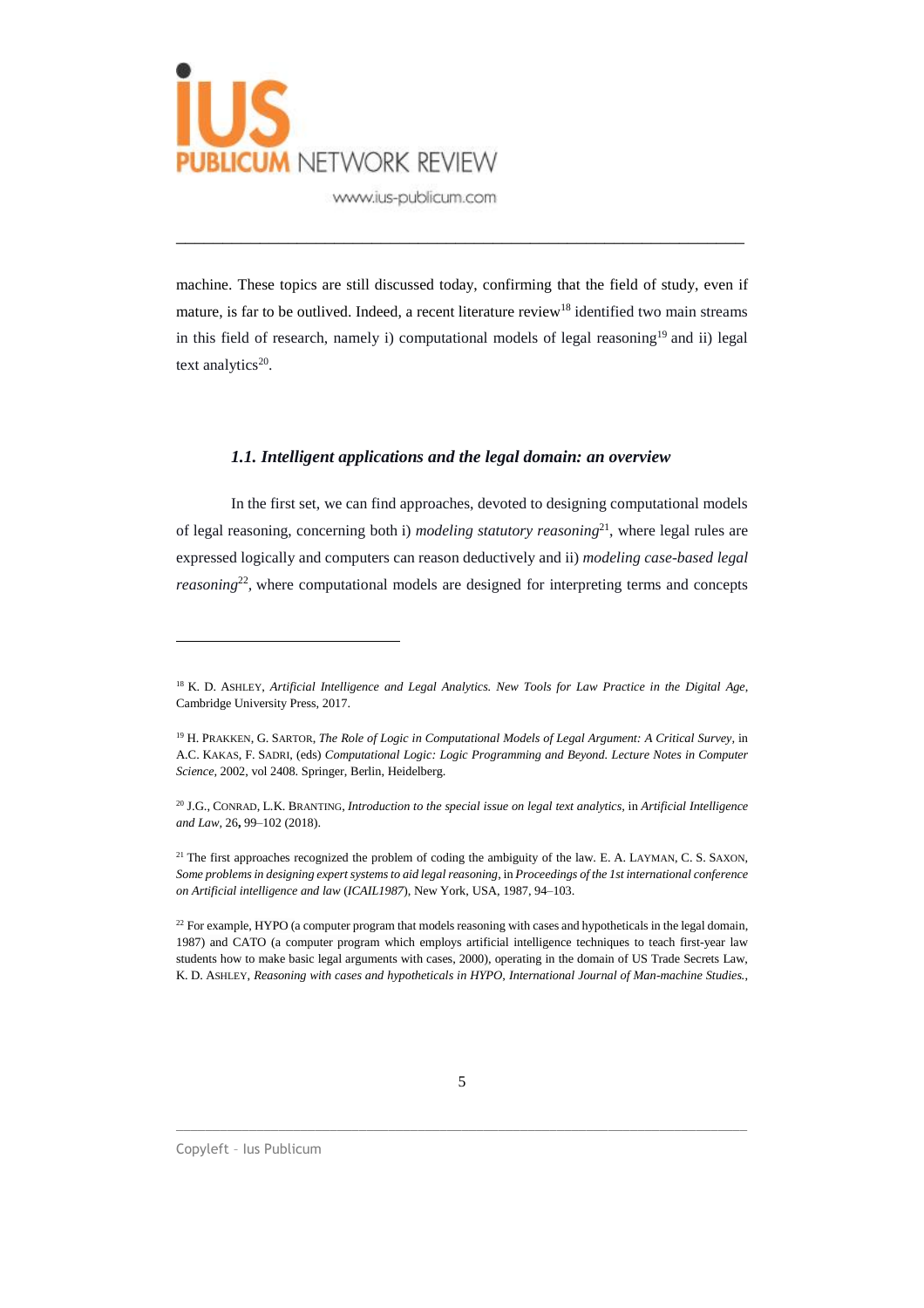

through analogical reasoning. Since early 2000, also the speed and ability to query data streams have encouraged the development of knowledge-based approaches. Legal Knowledge-Based System (LKBS) and Judicial Decision-Support Systems (JDSS) devoted to judgment support and justice prediction have been intended as efficient solutions for the jurisdiction.<sup>23</sup>

\_\_\_\_\_\_\_\_\_\_\_\_\_\_\_\_\_\_\_\_\_\_\_\_\_\_\_\_\_\_\_\_\_\_\_\_\_\_\_\_\_\_\_\_\_\_\_\_\_\_\_\_\_\_\_\_\_\_\_\_\_

In the second set, we can find approaches devoted to developing techniques for legal text analytics concerning *extracting information from statutory and regulatory texts*<sup>24</sup> *,* where the aim is to automatically extract information about rules' requirements from legislation texts, electronically stored, and *extracting argument-related information from legal case text*<sup>25</sup>, where the aim is to use machine learning (ML), Natural Language Processing (NLP) techniques<sup>26</sup> or manually constructed rules, for extracting information from case law, or other

 $\_$  ,  $\_$  ,  $\_$  ,  $\_$  ,  $\_$  ,  $\_$  ,  $\_$  ,  $\_$  ,  $\_$  ,  $\_$  ,  $\_$  ,  $\_$  ,  $\_$  ,  $\_$  ,  $\_$  ,  $\_$  ,  $\_$  ,  $\_$  ,  $\_$  ,  $\_$  ,  $\_$  ,  $\_$  ,  $\_$  ,  $\_$  ,  $\_$  ,  $\_$  ,  $\_$  ,  $\_$  ,  $\_$  ,  $\_$  ,  $\_$  ,  $\_$  ,  $\_$  ,  $\_$  ,  $\_$  ,  $\_$  ,  $\_$  ,

<sup>1991,</sup> 753–96. V. ALEVEN, *Using background knowledge in case-based legal reasoning: A computational model and an intelligent learning environmen*t, in *Artificial Intelligence*, 2003, 183–237.

<sup>23</sup> P.L.M. LUCATUORTO, *Teorie e modelli del diritto per il ragionamento giuridico automatico*, LED, Milano, 2009.

<sup>24</sup> J. SAVELKA, M. GRABMAIR, K. D. ASHLEY, *Mining information from statutory texts in multi-jurisdictional settings*, in *Proc. of the 27th int. Conf. on legal knowledge and information systems (JURIX2014)*, Krakow, Poland, 2014, 133–42.

<sup>25</sup> M. GRABMAIR, *Predicting trade secret case outcomes using argument schemes and learned quantitative value effect tradeoffs*, in *Proc. of the 16th int. Conference on Artificial Intelligence and Law (ICAIL2017)*, London, UK, 2017, 89–98.

 $26$  Machine learning (ML) is a subfield of artificial intelligence, which is broadly defined as the capability of a machine to imitate intelligent human behavior, in [https://mitsloan.mit.edu/ideas-made-to-matter/machine-learning](https://mitsloan.mit.edu/ideas-made-to-matter/machine-learning-explained)[explained,](https://mitsloan.mit.edu/ideas-made-to-matter/machine-learning-explained) accessed June 2022. Natural Language Processing (NLP) strives to build machines that understand and respond to text or voice data, in [https://www.ibm.com/cloud/learn/natural-language-processing,](https://www.ibm.com/cloud/learn/natural-language-processing) accessed June 2022.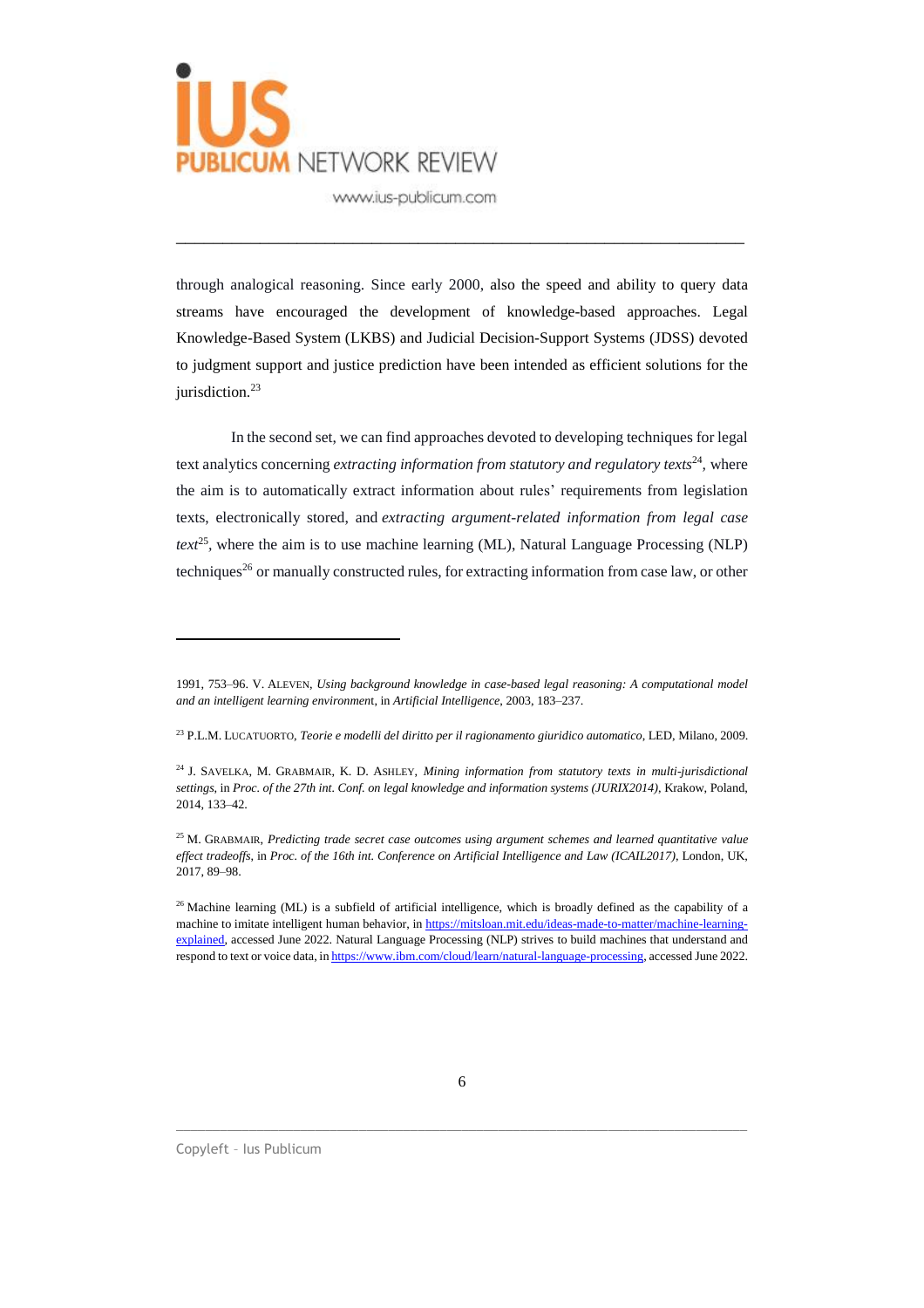

sorts of legal case decisions. Case studies and practical approaches have been tested in and outside Europe<sup>27</sup>. For instance, possible litigation outcomes are assessed by Artificial Intelligence (AI) tools in China<sup>28</sup> and NLP techniques have been tested on the ECHR proceedings to automatically predict (future) judicial decisions<sup>29</sup> or violations of the Convention, with promising results.<sup>30</sup> Such data-driven systems have shorter development timing and permit the ability to discover new information<sup>31</sup> but have highlighted the need for data completeness and transparency of the algorithms<sup>32</sup>. However, even if many approaches appear promising, some issues are still unresolved. The first concerns data completeness, intended as access to case law, and in general, access to any (legal) decisions. In fact, at the

\_\_\_\_\_\_\_\_\_\_\_\_\_\_\_\_\_\_\_\_\_\_\_\_\_\_\_\_\_\_\_\_\_\_\_\_\_\_\_\_\_\_\_\_\_\_\_\_\_\_\_\_\_\_\_\_\_\_\_\_\_

<sup>28</sup> R. SUSSKIND, *Online Courts and the Future of Justice*, Oxford University Press, 2019.

 $\_$  ,  $\_$  ,  $\_$  ,  $\_$  ,  $\_$  ,  $\_$  ,  $\_$  ,  $\_$  ,  $\_$  ,  $\_$  ,  $\_$  ,  $\_$  ,  $\_$  ,  $\_$  ,  $\_$  ,  $\_$  ,  $\_$  ,  $\_$  ,  $\_$  ,  $\_$  ,  $\_$  ,  $\_$  ,  $\_$  ,  $\_$  ,  $\_$  ,  $\_$  ,  $\_$  ,  $\_$  ,  $\_$  ,  $\_$  ,  $\_$  ,  $\_$  ,  $\_$  ,  $\_$  ,  $\_$  ,  $\_$  ,  $\_$  ,

<sup>27</sup> In Europe, for example T. NOVOTNA et al. *Topic Modelling of the Czech Supreme Court Decisions*, in *Proceedings of Automated Semantic Analysis of Information in Legal Text* 2020 and GLASER et al. *Classification of German Court Rulings: Detecting the Area of La*w, in *Proceedings of Automated Semantic Analysis of Information in Legal Text,* 2020. Outside Europe, for example, H. ZHONG, Z. GUO, C. TU, C. XIAO, Z. LIU, AND M. SUN. *Legal Judgment Prediction via Topological Learning,* in *Proc. of the 2018 Conference on Empirical Methods in Natural Language Processing*, pages 3540–3549, Brussels, Belgium. Association for Computational Linguistics or BRANTING et al., *Predictive Features of Persuasive Legal Texts*, in *Proceedings of Automated Semantic Analysis of Information in Legal Text*, ASAIL, 2020.

<sup>29</sup> M. MEDVEDEVA, M. VOLS, M. WIELING*, Using Machine Learning to Predict Decisions of the European Court of Human Rights*, in *Artificial Intelligence and Law* 28, n. 2, 2019.

<sup>30</sup> N. ALETRAS et al., *Predicting Judicial Decisions of the European Court of Human Rights: A Natural Language Processing Perspective*, in *PeerJ Computer Science*, n. 2, 2016, 93.

<sup>31</sup> A. ALZGHOUL et al., *Comparing a Knowledge-Based and a Data-Driven Method in Querying Data Streams for System Fault Detection: A Hydraulic Drive System Application*, in *Computers in Industry* 65, n. 8, 2014, 1126–35.

<sup>32</sup> E. VINCENTI, *Il "problema" del giudice-robot*, in A. CARLEO (ed. by), *Decisione Robotica,* Mulino 2019.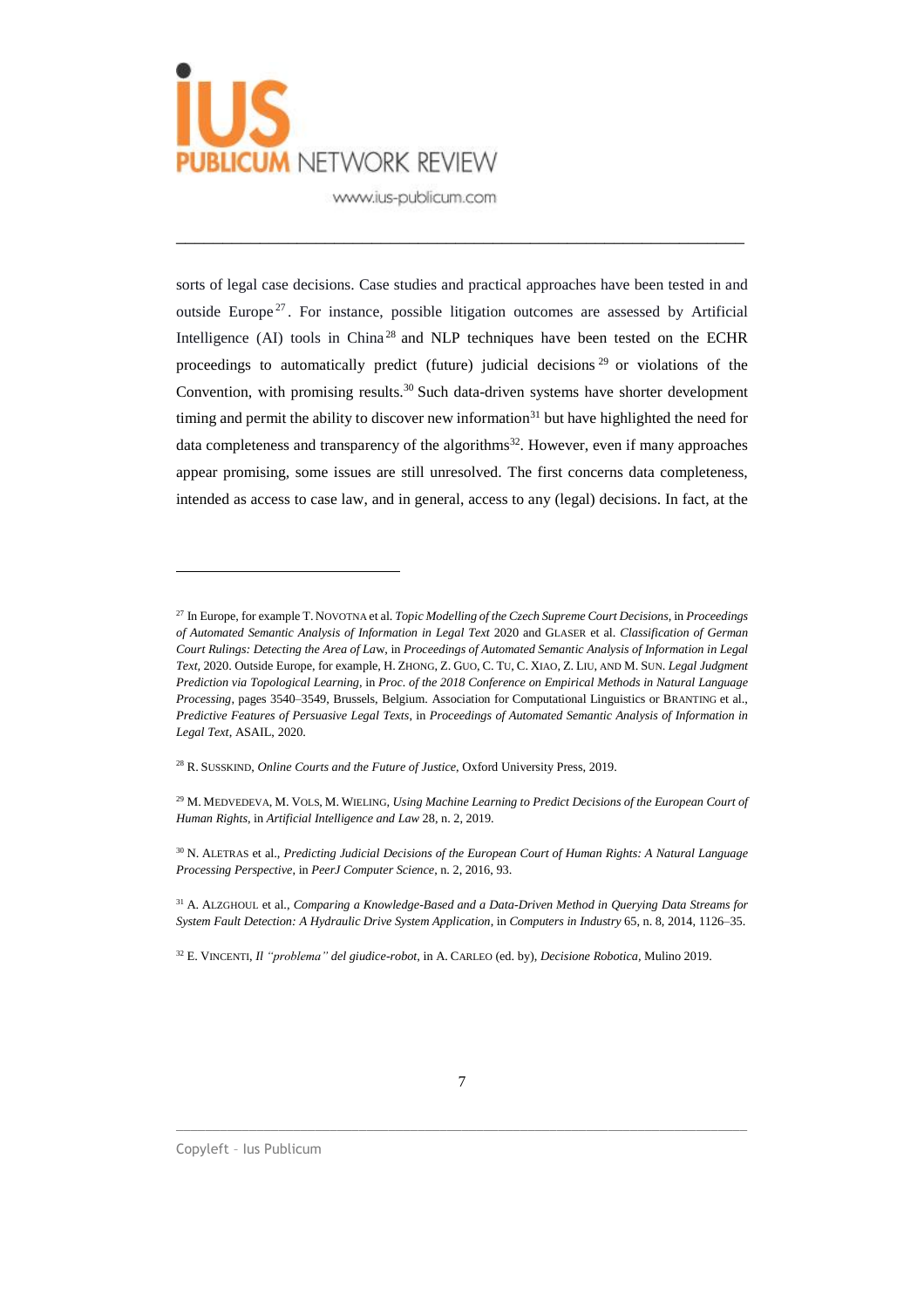

moment, court decisions are only partially accessible, meaning that only few databases permit the download of bulk data, stored in processable forms and enriched with metadata<sup>33</sup>. A similar approach is followed by other decisions written by other institutions, such as independent administrative authorities. Datasets with the decisions produced by these entities are not publicly open nor digitally stored or completely accessible. However, even if desirable, full access to all decisions is not sufficient for legal analytics approaches. Thus, ML and NLP techniques require a sufficient level of quality of data, in order to avoid the first problem of data analysis, the so-called *garbage in, garbage out.* However, permitting full access to high-quality legal data is not yet enough, as demonstrated in real case scenario<sup>34</sup>. The language expressed in legal texts is a particular sub-language, with its unique rules<sup>35</sup>. When accessible, court decisions are usually not annotated or report few useful metadata. Moreover, contrarily to other text analysis domains, such as social media text analysis $36$  and

\_\_\_\_\_\_\_\_\_\_\_\_\_\_\_\_\_\_\_\_\_\_\_\_\_\_\_\_\_\_\_\_\_\_\_\_\_\_\_\_\_\_\_\_\_\_\_\_\_\_\_\_\_\_\_\_\_\_\_\_\_

 $\_$  ,  $\_$  ,  $\_$  ,  $\_$  ,  $\_$  ,  $\_$  ,  $\_$  ,  $\_$  ,  $\_$  ,  $\_$  ,  $\_$  ,  $\_$  ,  $\_$  ,  $\_$  ,  $\_$  ,  $\_$  ,  $\_$  ,  $\_$  ,  $\_$  ,  $\_$  ,  $\_$  ,  $\_$  ,  $\_$  ,  $\_$  ,  $\_$  ,  $\_$  ,  $\_$  ,  $\_$  ,  $\_$  ,  $\_$  ,  $\_$  ,  $\_$  ,  $\_$  ,  $\_$  ,  $\_$  ,  $\_$  ,  $\_$  ,

<sup>33</sup> M. FALDUTI, *Court Decisions and Data Analysis: a Survey Among 22 Member States of the European Union on Access to Case Law and Legal Prediction*, in *Journal of Law, Cognitive Science and Artificial Intelligence*, n. 13, 2020.

<sup>34</sup> M.T. SAGRI, T. AGNOLONI, L. BACCI, *Legal Keyword Extraction and Decision Categorization: a Case Study on Italian Civil Case Law*, in *Proc. of the 5th Workshop on Semantic Processing of Legal Texts (SPLeT2014)*, Reykjavik, Iceland, 2014, 1–7.

<sup>35</sup> M. CECI, A. GANGEMI, *An OWL Ontology Library Representing Judicial Interpretations*, in *Semantic Web Journal* 7, n. 3, 2016, 229–53.

<sup>36</sup> I. RIZWANA et al. *A survey on text mining in social networks*, in *The Knowledge Engineering Review,* 2015, p. 157-170.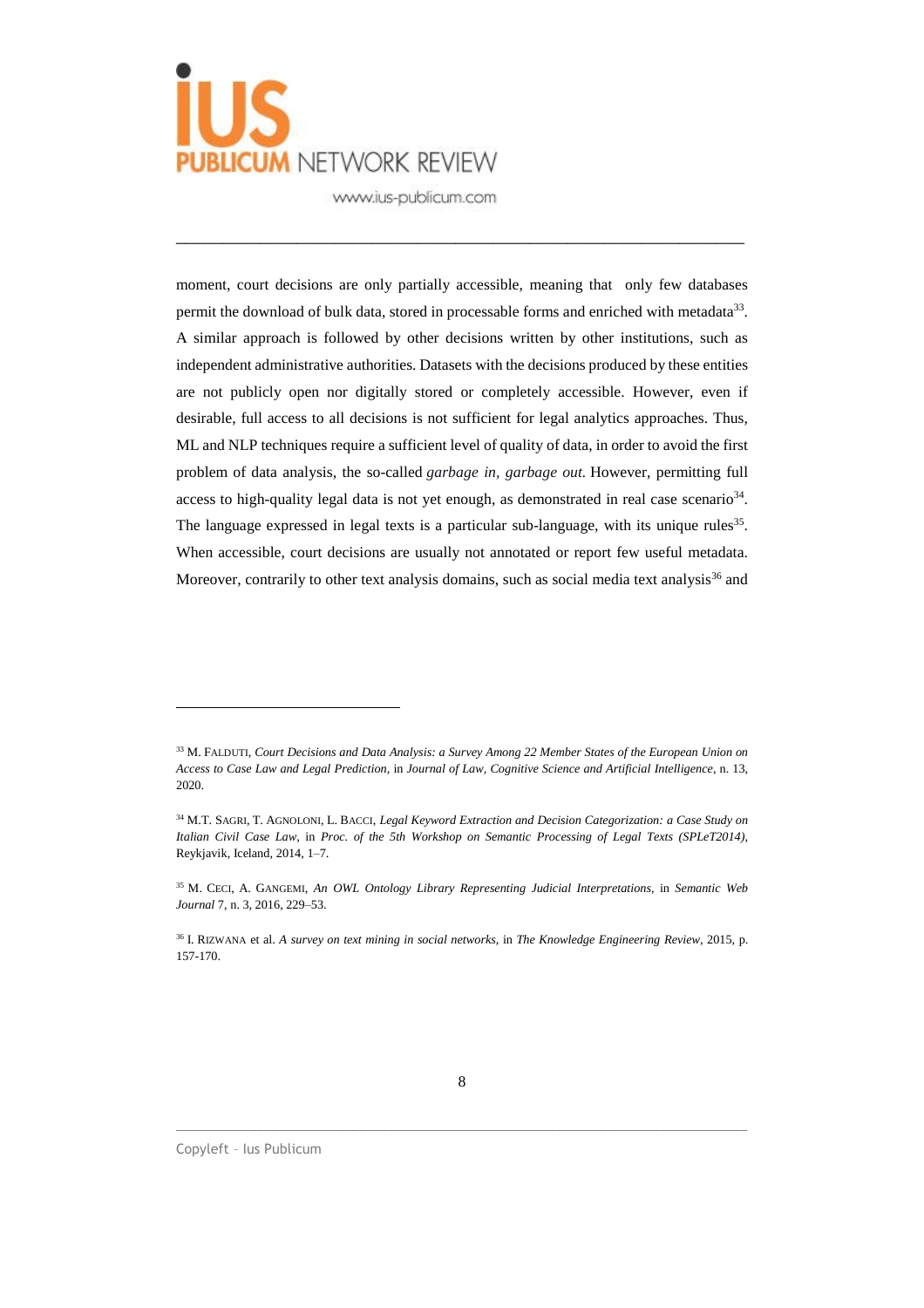

biomedical text mining<sup>37</sup>, researchers in the legal domain can rely only on a few international resources.

\_\_\_\_\_\_\_\_\_\_\_\_\_\_\_\_\_\_\_\_\_\_\_\_\_\_\_\_\_\_\_\_\_\_\_\_\_\_\_\_\_\_\_\_\_\_\_\_\_\_\_\_\_\_\_\_\_\_\_\_\_

#### *1.2. Intelligent applications and the legal domain in practice*

From a European perspective, many projects addressed the justice system and the legal matters following an ontological approach<sup>38</sup>. A statute-specific legal ontology of the Polish Commercial Companies Code (PCCC)<sup>39</sup> has been developed for defining concepts, properties and axioms of the commercial law domain. The authors of this work point out that a problem with all legal knowledge is the fuzziness of reality compared with the restricted language of the law. $40$  A second example, again for the application of civil law, is an ontological model aimed at formalising the Croatian Family Legislation with the design of a

 $\_$  ,  $\_$  ,  $\_$  ,  $\_$  ,  $\_$  ,  $\_$  ,  $\_$  ,  $\_$  ,  $\_$  ,  $\_$  ,  $\_$  ,  $\_$  ,  $\_$  ,  $\_$  ,  $\_$  ,  $\_$  ,  $\_$  ,  $\_$  ,  $\_$  ,  $\_$  ,  $\_$  ,  $\_$  ,  $\_$  ,  $\_$  ,  $\_$  ,  $\_$  ,  $\_$  ,  $\_$  ,  $\_$  ,  $\_$  ,  $\_$  ,  $\_$  ,  $\_$  ,  $\_$  ,  $\_$  ,  $\_$  ,  $\_$  ,

<sup>37</sup> A. M. COHEN, W. R. HERSH, *A survey of current work in biomedical text mining*, in *Briefings in bioinformatics,* 2005, p. 57-71.

<sup>38</sup> Studies about legal ontologies are discussed in C. GRIFFO et al., *A Systematic Mapping of the Literature on Legal Core Ontologies,* in *Ontobras*. 2015 and in M. FALDUTI, *Law and Data Science: Knowledge Modeling and Extraction from Court Decision*s, 2021, https://air.unimi.it/handle/2434/799875.

<sup>39</sup> P. STOLARSKI, T. TOMASZEWSKI, *Modeling and Using Polish Legal Knowledge - Commercial Companies Code Ontology,* in W. ABRAMOWICZ, AND D. FENSEL, (eds) *Business Information Systems,* 2008, vol 7. Springer, Berlin, Heidelberg.

<sup>40</sup> P. STOLARSKI, T. TOMASZEWSKI, *Modeling and Using Polish Legal Knowledge - Commercial Companies Code Ontology*, in *Proc. of the 11th int. Conf. on Business Information Systems (BIS2008),* Innsbruck, Austria, 2008, 83– 94.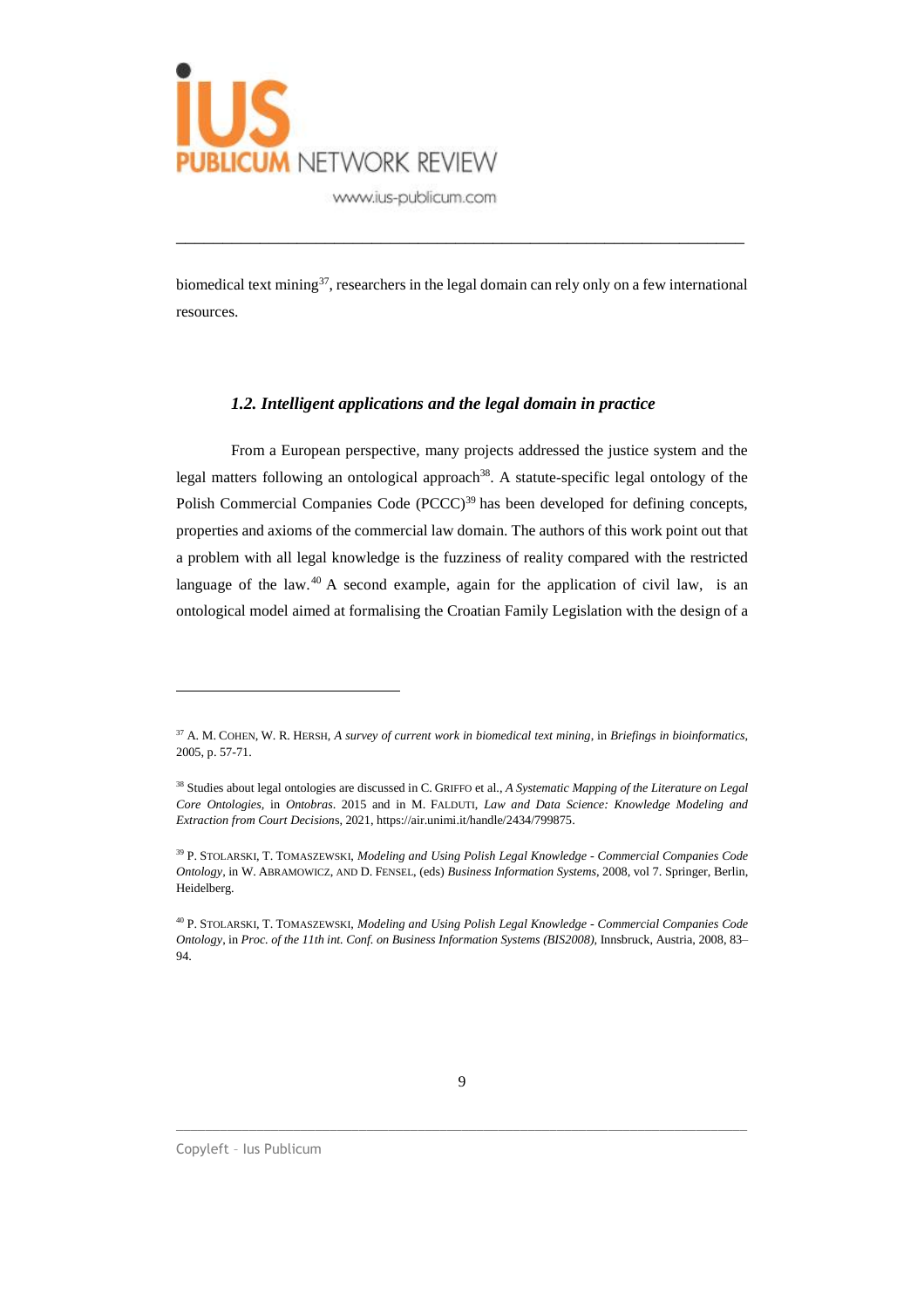

legal expert and a family law judge<sup>41</sup>. Furthermore, the Consumer Protection law has been also the object of various approaches. An ontology developed within the DALOS (Drafting Legislation with Ontology-based Support)<sup>42</sup> project has been realised for supporting legislative drafting by providing legal drafters and decision-makers control over the legal language at the European level<sup>43</sup>. Furthermore, the DALOS KOS has been presented as a middle-out legal ontology and another type of lexical relationship, the so–called *fuzzynym*, has been developed in *two layers*, namely, the Ontological Layer, containing the conceptual modelling at a language independent level, and the Lexical Layer, containing multi-lingual terminology conveying the concepts represented at the Ontological layer. Classes and properties have been implemented on the basis of the terminological knowledge extracted from the chosen European Directives on consumer protection law<sup>44</sup>. Moreover, in civil law, the Dutch tort law has been formalised within an ontology capable to capture the knowledge

\_\_\_\_\_\_\_\_\_\_\_\_\_\_\_\_\_\_\_\_\_\_\_\_\_\_\_\_\_\_\_\_\_\_\_\_\_\_\_\_\_\_\_\_\_\_\_\_\_\_\_\_\_\_\_\_\_\_\_\_\_

 $\_$  ,  $\_$  ,  $\_$  ,  $\_$  ,  $\_$  ,  $\_$  ,  $\_$  ,  $\_$  ,  $\_$  ,  $\_$  ,  $\_$  ,  $\_$  ,  $\_$  ,  $\_$  ,  $\_$  ,  $\_$  ,  $\_$  ,  $\_$  ,  $\_$  ,  $\_$  ,  $\_$  ,  $\_$  ,  $\_$  ,  $\_$  ,  $\_$  ,  $\_$  ,  $\_$  ,  $\_$  ,  $\_$  ,  $\_$  ,  $\_$  ,  $\_$  ,  $\_$  ,  $\_$  ,  $\_$  ,  $\_$  ,  $\_$  ,

<sup>41</sup> S. LOVRENCIC, I. J. TOMAC, *Managing Understatements in Legislation Acts When Developing Legal Ontologies*, in *Proc. of the 10th int. Conf. on Intelligent Engineering Systems (INES2006)*, London, UK, 2006, 69–73.

<sup>&</sup>lt;sup>42</sup> The Italian Research Council clarifies that, in a multilingual environment, and in particular in EU regulations, only the awareness of the subtleties of legal lexicon, in the different languages, can enable drafters to maintain coherence among the different linguistic version of the same text. To this end, DALOS – Drafting Legislation with Ontology-based Support Project - intends to provide law-makers and European citizens with linguistic and knowledge management tools to be used respectively in the phase of legislative drafting and in the retrieval procedures. http://www.ittig.cnr.it/progetti/dalos/

<sup>43</sup> T. AGNOLONI et al., *Building an Ontological Support for Multilingual Legislative Drafting*, in *Proc. of the 20th Annual Conference on Legal Knowledge and Information Systems (JURIX 2007)*, Leiden, The Netherlands, 2007, 9–18.

<sup>44</sup> E. FRANCESCONI et al., *Integrating a Bottom–Up and Top–Down Methodology for Building Semantic Resources* for the Multilingual Legal Domain, in Semantic Processing of Legal Texts: Where the language of law meets the *law of language*, Springer, 2010, 95–121.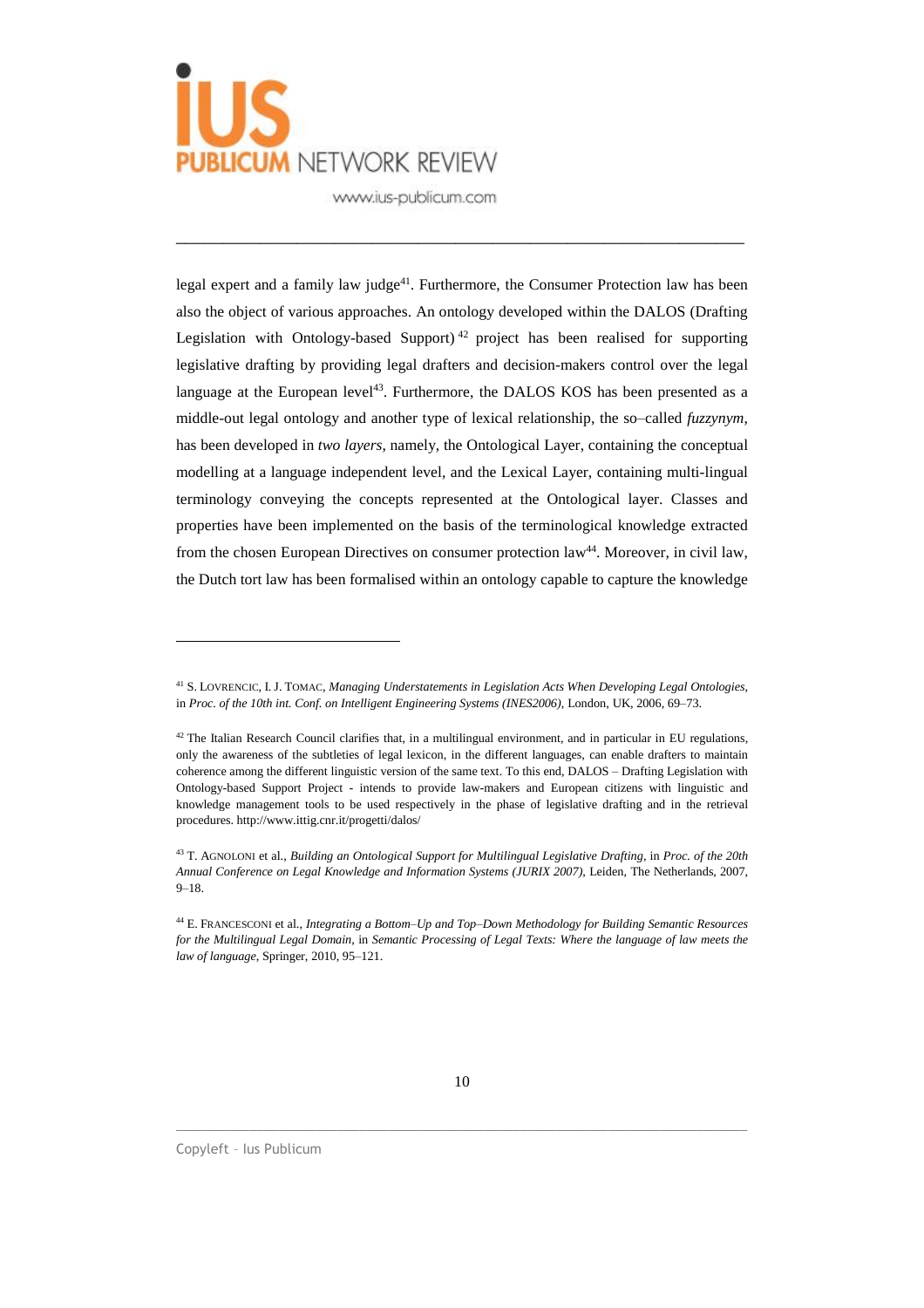

of entities subject to the law (a legal person, a natural person) and objects in tort law (motor vehicles, animals, product).<sup>45</sup>

\_\_\_\_\_\_\_\_\_\_\_\_\_\_\_\_\_\_\_\_\_\_\_\_\_\_\_\_\_\_\_\_\_\_\_\_\_\_\_\_\_\_\_\_\_\_\_\_\_\_\_\_\_\_\_\_\_\_\_\_\_

On the topic of data protection, many works have been proposed. For instance, the Spanish data protection law has been formalised with an ontology called LegLOPD (Legal Ontology Domain)<sup>46</sup> , composed of five top concepts directly extracted from a model named LRI-Core ontology<sup>47</sup>, a core ontology that covers the main concepts that are common to all legal domains<sup>48</sup>. This project has been followed by another one, again on Spanish law, where the legal knowledge has been formalised as a modular ontology based on the knowledge acquired and organised by legal experts, with the aim of modeling data protection concepts for a reasoning system<sup>49</sup>. More recently, the General Data Protection Regulation (GDPR) constituents and relationships among them have been described in a bottom-up ontology<sup>50</sup>.

 $\overline{a}$ 

 $\_$  ,  $\_$  ,  $\_$  ,  $\_$  ,  $\_$  ,  $\_$  ,  $\_$  ,  $\_$  ,  $\_$  ,  $\_$  ,  $\_$  ,  $\_$  ,  $\_$  ,  $\_$  ,  $\_$  ,  $\_$  ,  $\_$  ,  $\_$  ,  $\_$  ,  $\_$  ,  $\_$  ,  $\_$  ,  $\_$  ,  $\_$  ,  $\_$  ,  $\_$  ,  $\_$  ,  $\_$  ,  $\_$  ,  $\_$  ,  $\_$  ,  $\_$  ,  $\_$  ,  $\_$  ,  $\_$  ,  $\_$  ,  $\_$  ,

<sup>45</sup> R. LAARSCHOT et al., *The Legal Concepts and The Layman's Terms Bridging the Gap Through Ontology-Based Reasoning about Liability*, in *Proc. of the 18th int. Conf. on Legal Knowledge and Information Systems (JURIX2005)*, Brussels, Belgium, 2005, 115–25.

<sup>46</sup> H. A. MITRE et al., *A Legal Ontology to Support Privacy Preservation in Location-Based Services*, in *Proc. of int. Workshop on Web Semantics (SWWS2006)*, Montpellier, France, 2006, 1755–64.

<sup>47</sup> http://www.leibnizcenter.org/previous-projects/lricore

<sup>48</sup> J. BREUKER et al., *Law and the Semantic Web: Legal Ontologies, Methodologies, Legal Information Retrieval, and Applications*, in *Law and the Semantic Web*, Springer, 2005, 36–64.

<sup>49</sup> N. CASELLAS et al., *Ontological Semantics for Data Privacy Compliance: The NEURONA Project*, in AAAI Press Technical Reports Series, 2010.

<sup>50</sup> C. BARTOLINI et al., *Using Ontologies to Model Data Protection Requirements in Workflows*, in *New frontiers in Artificial Intelligence*, ed. by M. OTAKE et al., Springer 2017, 233–48.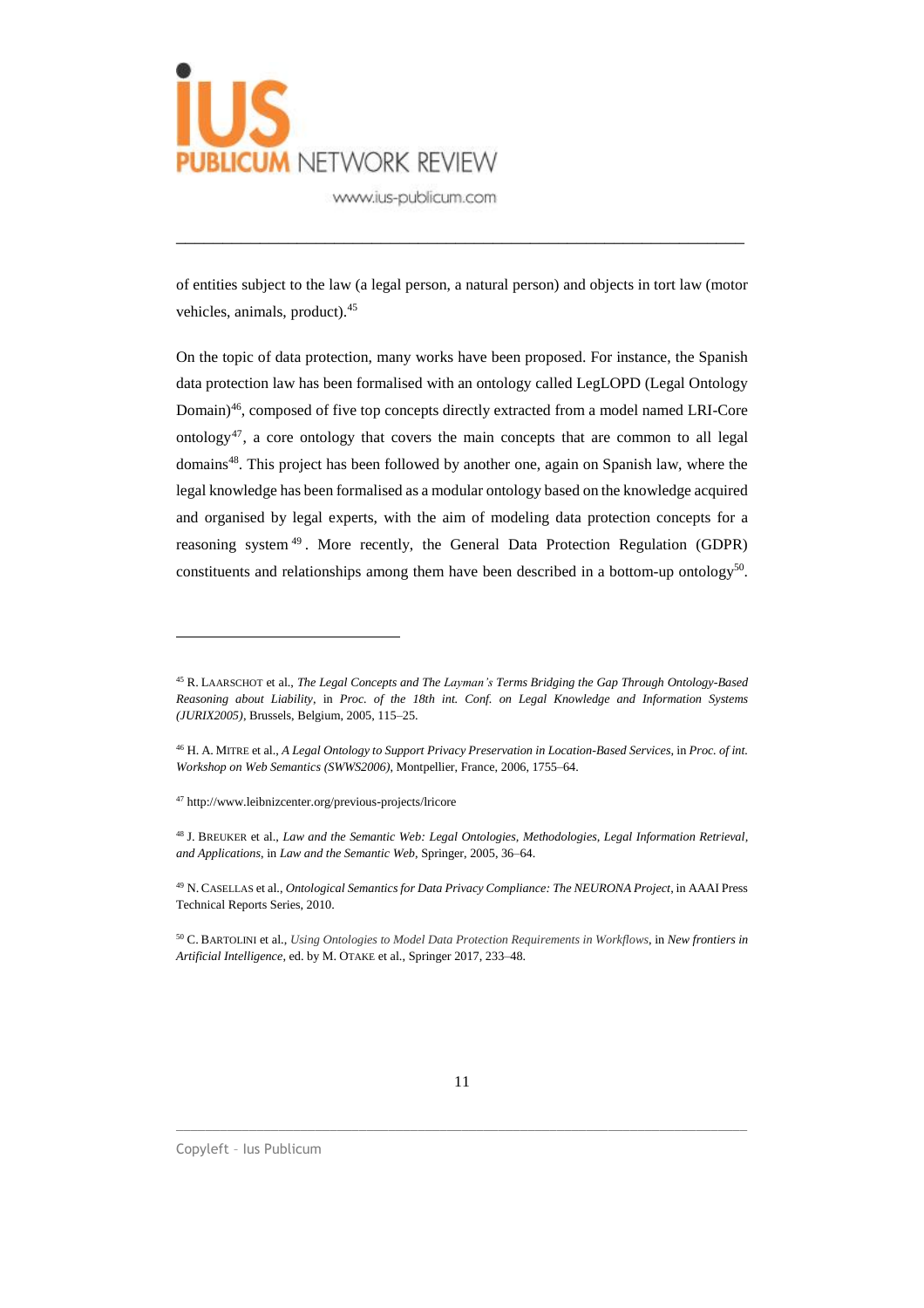

Then, using Simple Knowledge Organisation System SKOS<sup>51</sup>, concepts and obligations of GDPR have been formalised with the set of attributes and terms provided by European Legislation Identifier (ELI) metadata<sup>52</sup>. Finally, the PrOnto ontology presented the GDPR main concepts (data types, documents, processing purposes, legal bases, processing operations) with the aim of supporting legal reasoning and compliance checking<sup>53</sup>.

\_\_\_\_\_\_\_\_\_\_\_\_\_\_\_\_\_\_\_\_\_\_\_\_\_\_\_\_\_\_\_\_\_\_\_\_\_\_\_\_\_\_\_\_\_\_\_\_\_\_\_\_\_\_\_\_\_\_\_\_\_

#### *1.3. Risks and side effects*

The described projects are mostly knowledge-based. Usually, the advantages of such approaches are the following: i) full control over the system, based on the ontology, usually built (and updated) with the help of a legal domain expert, ii) explainability of the system and, iii) portability, because such system do not require necessarily big datasets. This is particularly relevant to the legal domain, where the available datasets are language-based, difficult to be shared, and are mostly concerning law instead of case law. In fact, in the era of big data, research activity on data science focuses on the collection, processing, and interpretation of large datasets to produce knowledge for decision-making processes in

 $\_$  ,  $\_$  ,  $\_$  ,  $\_$  ,  $\_$  ,  $\_$  ,  $\_$  ,  $\_$  ,  $\_$  ,  $\_$  ,  $\_$  ,  $\_$  ,  $\_$  ,  $\_$  ,  $\_$  ,  $\_$  ,  $\_$  ,  $\_$  ,  $\_$  ,  $\_$  ,  $\_$  ,  $\_$  ,  $\_$  ,  $\_$  ,  $\_$  ,  $\_$  ,  $\_$  ,  $\_$  ,  $\_$  ,  $\_$  ,  $\_$  ,  $\_$  ,  $\_$  ,  $\_$  ,  $\_$  ,  $\_$  ,  $\_$  ,

<sup>51</sup> <https://www.w3.org/TR/skos-primer/> Accessed June 2022.

<sup>52</sup> H.J. PANDIT et al., *GDPR as a Linked Data Resource*, in *The European Semantic Web Conference*, Springer 2018, 481–95.

<sup>53</sup> M. PALMIRANI et al., *Pronto: Privacy Ontology for Legal Reasoning*, in A. KŐ - E. FRANCESCONI (ed. by), *Electronic Government and the Information Systems Perspective*, Springer 2018, 139–52.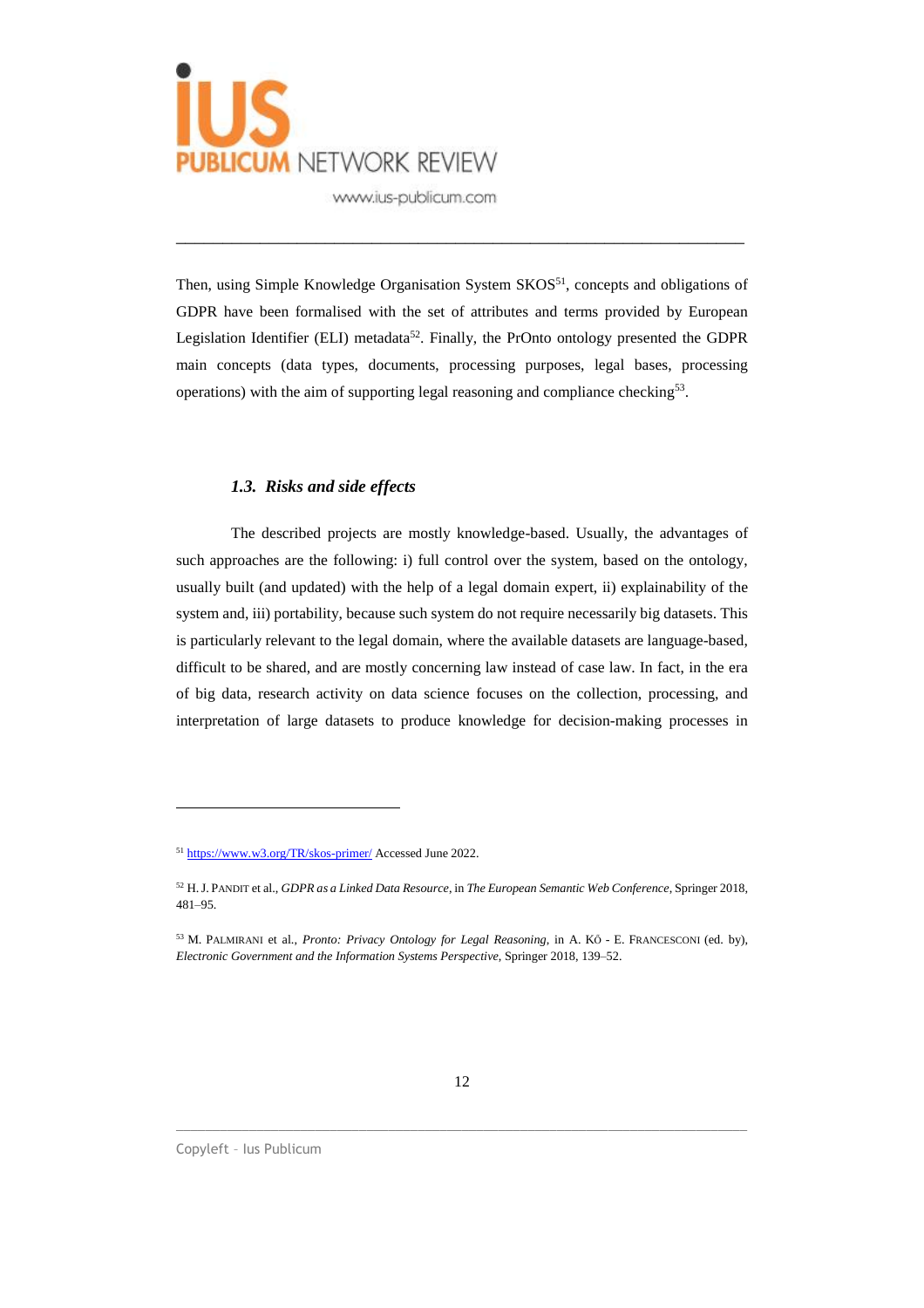

different application domains and contexts, such as finance<sup>54</sup>, healthcare<sup>55</sup> and social science<sup>56</sup>.

\_\_\_\_\_\_\_\_\_\_\_\_\_\_\_\_\_\_\_\_\_\_\_\_\_\_\_\_\_\_\_\_\_\_\_\_\_\_\_\_\_\_\_\_\_\_\_\_\_\_\_\_\_\_\_\_\_\_\_\_\_

The legal domain is one of these different domains and contexts where data science approaches can be applied.<sup>57</sup>

However, the development of data-driven approaches may imply side effects and risks, in some cases. For instance, there are already evidences of human rights violations in EU and in the US, with regard to discrimination within the context of AI, such as banks using postcodes to predict problems for repaying the loan;<sup>58</sup> or premium car insurances asking for men to pay more than women for the same type of insurance as statistics showed women are

<sup>57</sup> M. FALDUTI, *Law and Data Science: Knowledge Modeling and Extraction from Court Decisions*, Ph.D. thesis, Università degli studi di Milano, Dipartimento di Informatica Giovanni Degli Antoni, 2021.

 $\_$  ,  $\_$  ,  $\_$  ,  $\_$  ,  $\_$  ,  $\_$  ,  $\_$  ,  $\_$  ,  $\_$  ,  $\_$  ,  $\_$  ,  $\_$  ,  $\_$  ,  $\_$  ,  $\_$  ,  $\_$  ,  $\_$  ,  $\_$  ,  $\_$  ,  $\_$  ,  $\_$  ,  $\_$  ,  $\_$  ,  $\_$  ,  $\_$  ,  $\_$  ,  $\_$  ,  $\_$  ,  $\_$  ,  $\_$  ,  $\_$  ,  $\_$  ,  $\_$  ,  $\_$  ,  $\_$  ,  $\_$  ,  $\_$  ,

<sup>54</sup> C. LONGBING et al., *Data Science and AI in FinTech: an overview,* in *International Journal of Data Science and Analytics,* 2021, Springer, p. 81-99.

<sup>55</sup> J. ARCHENAA et al., *A Survey of Big Data Analytics in Healthcare and Government,* in *Procedia Computer Science,* 2015, p. 408-413.

<sup>56</sup> N.CARLO LAURO et al., *Data Science and Social Research, Epistemology, Methods, Technology and Applications,* Springer Cham, 2017.

<sup>58</sup> F. ZUIDERVEEN BORGESIUS, *Discrimination, Artificial Intelligence, and Algorithmic Decision-Making*, Technical Report, Council of Europe, 2018. [https://rm.coe.int/discrimination-artificial-intelligence-and-algorithmic-decision](https://rm.coe.int/discrimination-artificial-intelligence-and-algorithmic-decision-making/1680925d73)[making/1680925d73,](https://rm.coe.int/discrimination-artificial-intelligence-and-algorithmic-decision-making/1680925d73) accessed in June 2022.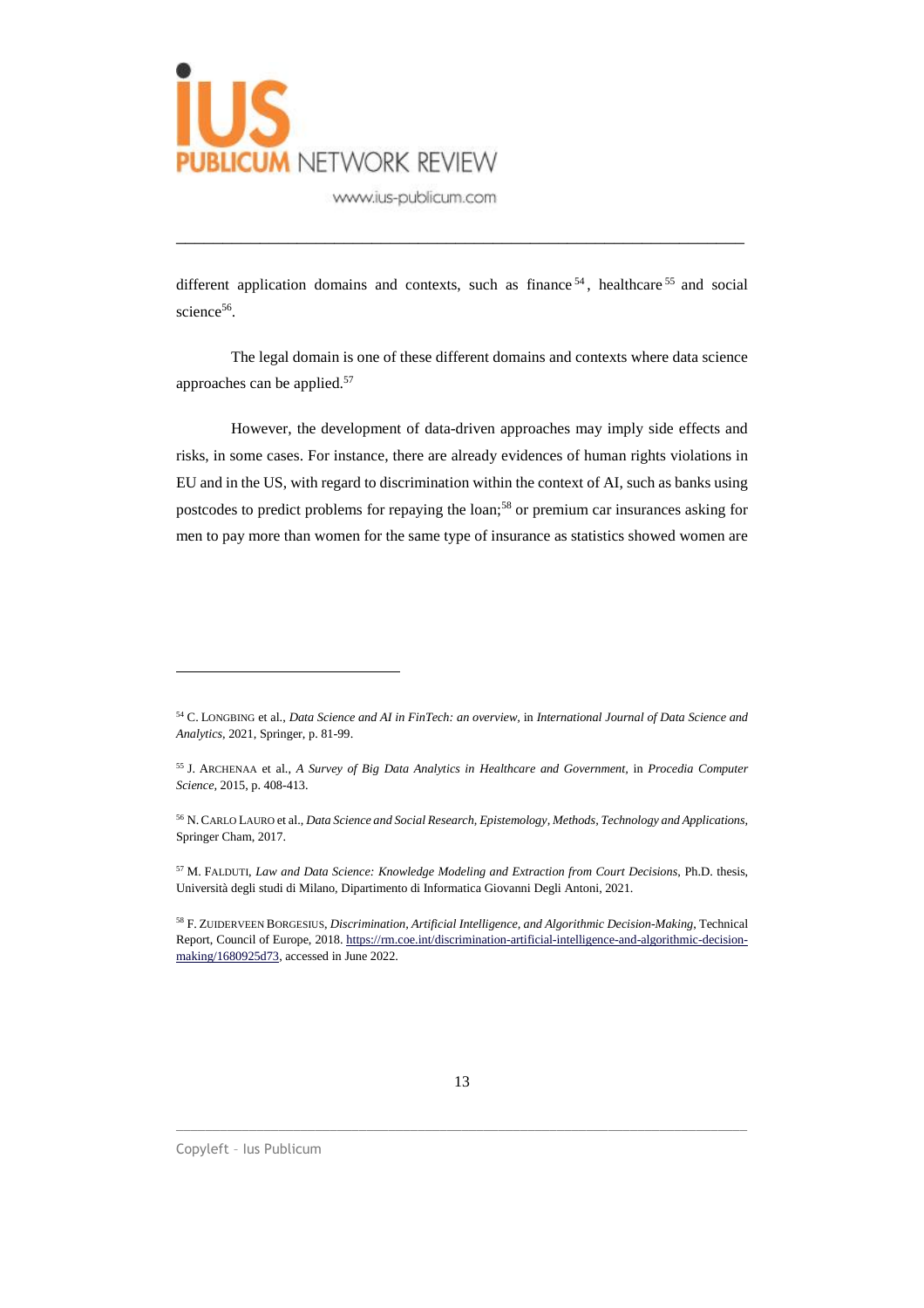

more careful drivers,<sup>59</sup> or risk assessments predicting recidivism in US courts,<sup>60</sup> or an algorithm used by the Dutch government to predict who is likely to wrongly child benefits,  $61$ or an AI-system used for recruitment showing bias against women,<sup>62</sup> or a racial bias in the facial recognition process.<sup>63</sup>

\_\_\_\_\_\_\_\_\_\_\_\_\_\_\_\_\_\_\_\_\_\_\_\_\_\_\_\_\_\_\_\_\_\_\_\_\_\_\_\_\_\_\_\_\_\_\_\_\_\_\_\_\_\_\_\_\_\_\_\_\_

#### **2. DATA-DRIVEN APPROACHES FOR THE JUSTICE SYSTEM**

The development of algorithms able to judge a case would implies choosing, through the available legal interpretation theories, the one (and the best) to use for the case. Such a decision sounds more political than technical<sup>64</sup>. A way to overcome this obstacle is to

 $\_$  ,  $\_$  ,  $\_$  ,  $\_$  ,  $\_$  ,  $\_$  ,  $\_$  ,  $\_$  ,  $\_$  ,  $\_$  ,  $\_$  ,  $\_$  ,  $\_$  ,  $\_$  ,  $\_$  ,  $\_$  ,  $\_$  ,  $\_$  ,  $\_$  ,  $\_$  ,  $\_$  ,  $\_$  ,  $\_$  ,  $\_$  ,  $\_$  ,  $\_$  ,  $\_$  ,  $\_$  ,  $\_$  ,  $\_$  ,  $\_$  ,  $\_$  ,  $\_$  ,  $\_$  ,  $\_$  ,  $\_$  ,  $\_$  ,

<sup>59</sup> Case C-236/09, *Association des Consommateurs Test-Achats ABSL, Yann van Vugt, Charles Basselier v. Conseil des ministres*, 2011 E.CR. I-00773: [https://eur-lex.europa.eu/legal](https://eur-lex.europa.eu/legal-content/EN/TXT/?uri=CELEX%25253A62009CA0236&qid=1612293472333#ntr1-C_2011130EN.01000401-E0001)[content/EN/TXT/?uri=CELEX%3A62009CA0236&qid=1612293472333#ntr1-C\\_2011130EN.01000401-E0001,](https://eur-lex.europa.eu/legal-content/EN/TXT/?uri=CELEX%25253A62009CA0236&qid=1612293472333#ntr1-C_2011130EN.01000401-E0001) accessed on 2 February 2021.

<sup>60</sup> J. ANGWIN et al., *Machine Bias. There's Software Used Across The Country to Predict Future Criminals. And It's Biased Against Blacks*, ProPublica, 23 May 2016: Machine Bias — ProPublica, accessed in May 2021.

<sup>61</sup> For more details: https://www.politico.eu/article/europe-artificial-intelligence-blindspot-race-algorithmicharm/amp/, accessed on May 2021.

<sup>62</sup> J. DASTIN, *Amazon Scraps Secret AI Recruiting Tool That Showed Bias Against Women*, Reuters, October 2018.

<sup>63</sup> C. GARVIE, J. FRANKLE, *Facial-Recognition Software Might Have a Racial Bias Problem*, The Atlantic, the 7th April 2016.

<sup>64</sup> M. LUCIANI, *La decisione giudiziaria robotica,* in A. CARLEO (ed. by), *Decisione Robotica,* Mulino 2019.

Copyleft – Ius Publicum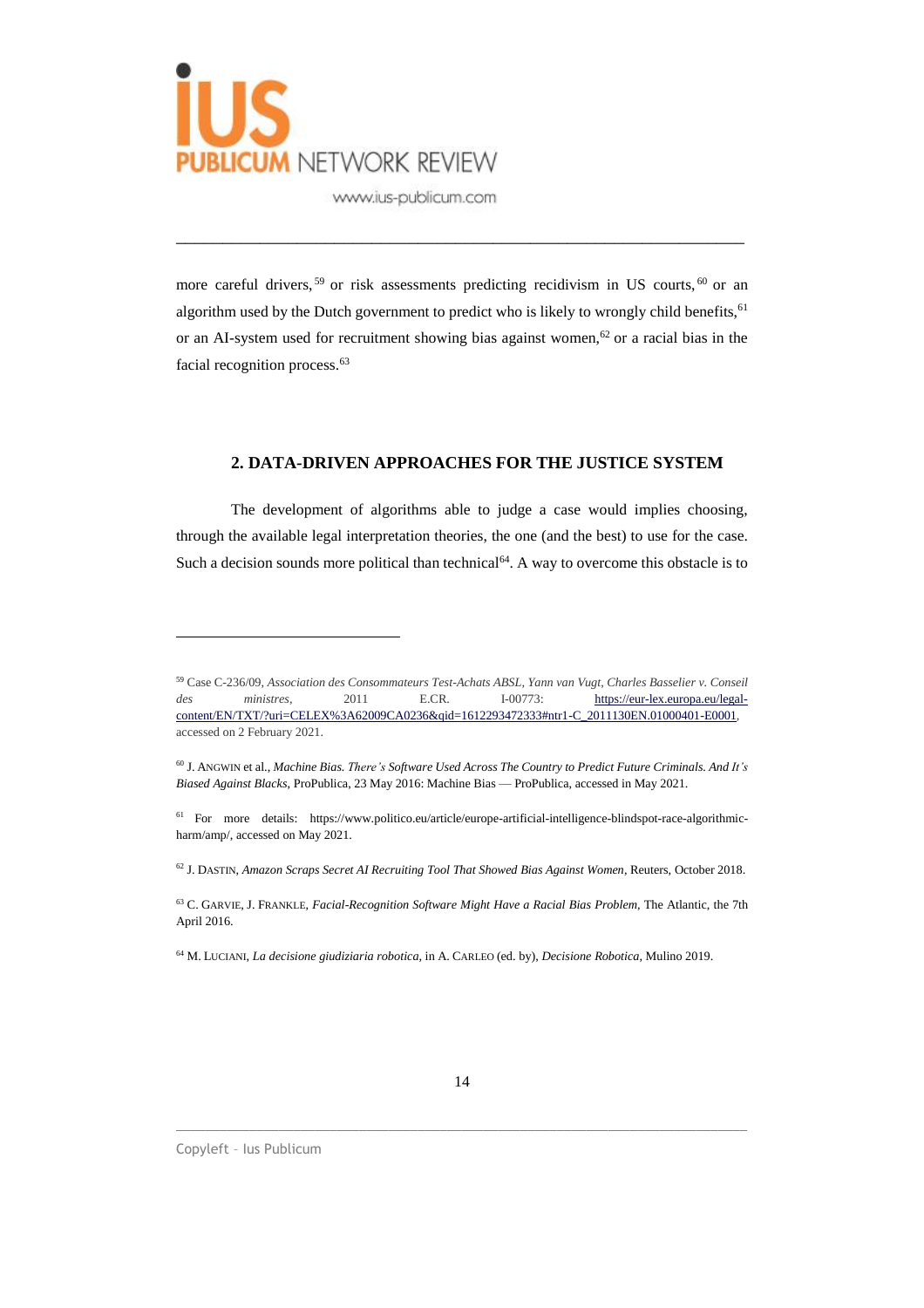

include, inside the justice prediction system, the knowledge inferred by caselaw datasets.<sup>65</sup> However, once again the limit of such inclusion appears more political than technical. For instance, if the caselaw datasets, used to predict new outcomes, should be populated with past decisions, the issue here is how old these decisions should be and who has the power to determine the timeframe. Furthermore, the risk of deciding a case and basing the argumentation on statistical analysis might standardise the judgments, compromising the peculiarities of both the cases and the involved individuals.<sup>66</sup> Additionally, intelligent systems based on standardised judgments appear not capable to deal with open texture concepts and the vagueness of the law.<sup>67</sup>

\_\_\_\_\_\_\_\_\_\_\_\_\_\_\_\_\_\_\_\_\_\_\_\_\_\_\_\_\_\_\_\_\_\_\_\_\_\_\_\_\_\_\_\_\_\_\_\_\_\_\_\_\_\_\_\_\_\_\_\_\_

Differently, with respect to criminal law, scholars analysed the legal implications of softwares for law enforcement authorities<sup>68</sup> aim at predictive policing with data analysis and profiling techniques.<sup>69</sup> Examples of such systems are *Key-crime* and *XLAW* tested with the

 $\_$  ,  $\_$  ,  $\_$  ,  $\_$  ,  $\_$  ,  $\_$  ,  $\_$  ,  $\_$  ,  $\_$  ,  $\_$  ,  $\_$  ,  $\_$  ,  $\_$  ,  $\_$  ,  $\_$  ,  $\_$  ,  $\_$  ,  $\_$  ,  $\_$  ,  $\_$  ,  $\_$  ,  $\_$  ,  $\_$  ,  $\_$  ,  $\_$  ,  $\_$  ,  $\_$  ,  $\_$  ,  $\_$  ,  $\_$  ,  $\_$  ,  $\_$  ,  $\_$  ,  $\_$  ,  $\_$  ,  $\_$  ,  $\_$  ,

<sup>65</sup> C. CASTELLI, D. PIANA, *Giustizia Predittiva, La qualità della giustizia in due tempi*, in Questione Giustizia, 2018.

<sup>&</sup>lt;sup>66</sup> L. DE RENZI, Primi passi nel mondo della giustizia "high tech": la decisione in un corpo a copro virtuale tra *tecnologia e umanità,* in A. CARLEO (ed. by), *Decisione Robotica,* Mulino, 2019.

<sup>67</sup> F. PATRONI GRIFFI, *La decisione robotica e il giudice amministrativo*, in A. CARLEO (ed. by), *Decisione Robotica,* Mulino, 2019.

<sup>&</sup>lt;sup>68</sup> G. CONTISSA et al., Quando a decidere in materia penale sono (anche) algoritmi e AI: alla ricerca di un rimedio *effettivo*, in Riv. Trim. diritto di internet, 2019, 4. 610.

<sup>69</sup> F. BASILE, *Intelligence artificiale e diritto penale*: *quattro possibili percorsi di indagine*, in Diritto Penale e Uomo, 2019.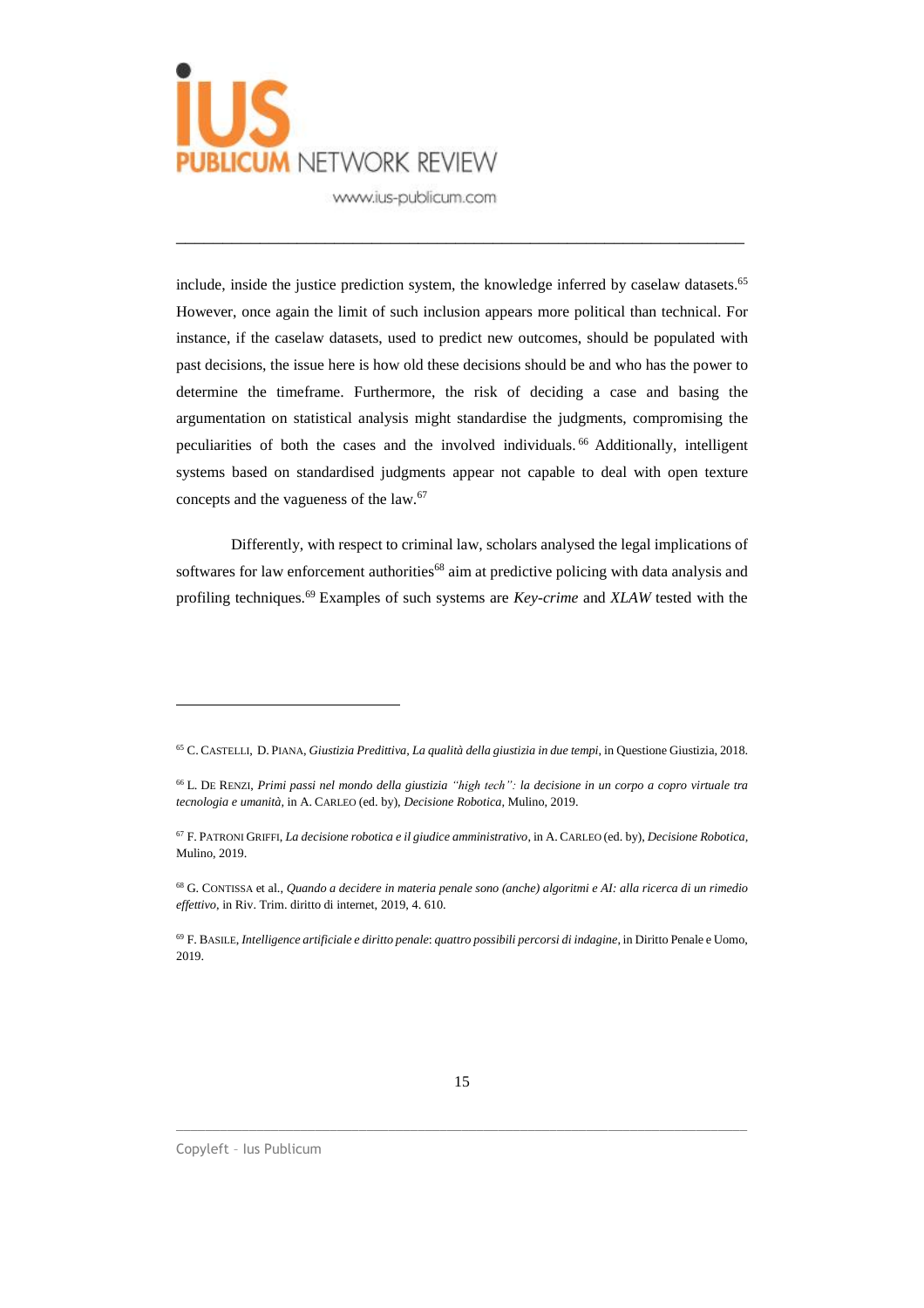

police department of Milan and Naples, respectively. <sup>70</sup> On the other hand, software for judgment prediction or support have been addressed only from a theoretical point of view. Someone pointed out that the error rate would decrease<sup>71</sup>, whereas others suggest that intelligent systems would resolve the sentencing disparity<sup>72</sup> or maybe reach the perfect justice.<sup>73</sup> A very famous example of an intelligent system tested in the criminal court is COMPAS (Correction Offender Management Profiling for Alternative Sanctions) used for calculating the defendant's recidivism risk index.<sup>74</sup> This system is usually recalled in the literature as an example of a system with a discrimination and racial/gender bias<sup>75</sup>.

\_\_\_\_\_\_\_\_\_\_\_\_\_\_\_\_\_\_\_\_\_\_\_\_\_\_\_\_\_\_\_\_\_\_\_\_\_\_\_\_\_\_\_\_\_\_\_\_\_\_\_\_\_\_\_\_\_\_\_\_\_

 $\_$  ,  $\_$  ,  $\_$  ,  $\_$  ,  $\_$  ,  $\_$  ,  $\_$  ,  $\_$  ,  $\_$  ,  $\_$  ,  $\_$  ,  $\_$  ,  $\_$  ,  $\_$  ,  $\_$  ,  $\_$  ,  $\_$  ,  $\_$  ,  $\_$  ,  $\_$  ,  $\_$  ,  $\_$  ,  $\_$  ,  $\_$  ,  $\_$  ,  $\_$  ,  $\_$  ,  $\_$  ,  $\_$  ,  $\_$  ,  $\_$  ,  $\_$  ,  $\_$  ,  $\_$  ,  $\_$  ,  $\_$  ,  $\_$  ,

<sup>70</sup> C. PARODI, V. SELLARODI, *Sistema penale e intelligenza artificiale*, in Diritto Penale Contemporaneo - Rivista Trimestrale, 2019.

<sup>71</sup> C. BONA, *Sentenze imperfette, gli errori cognitivi nei giudizi civili,* Mulino, 2010.

<sup>72</sup> V. MANES, *L'oracolo algoritmico e la giustiza penale: al bivio tra tecnologia e tecnocrazia*, in U. RUFFOLO, *Intelligenza artificiale, il diritto, i diritti, l'etica.* Giuffrè 2020.

<sup>73</sup> M. LUCIANI, *La decisione giudiziaria robotica,* in Rivista AIC, 2018, 872.

<sup>74</sup> T. BRENNAN, et al., *Correctional offender management profiles for alternative sanctions (COMPAS),* in *Handbook of recidivism risk/need assessment tools*, 2018, 49-76.

<sup>75</sup> A. M. PIERSON. *Validation of the Correctional Offender Management and Profiling Alternative Sanctions (COMPAS)*. Fordham University, 2018.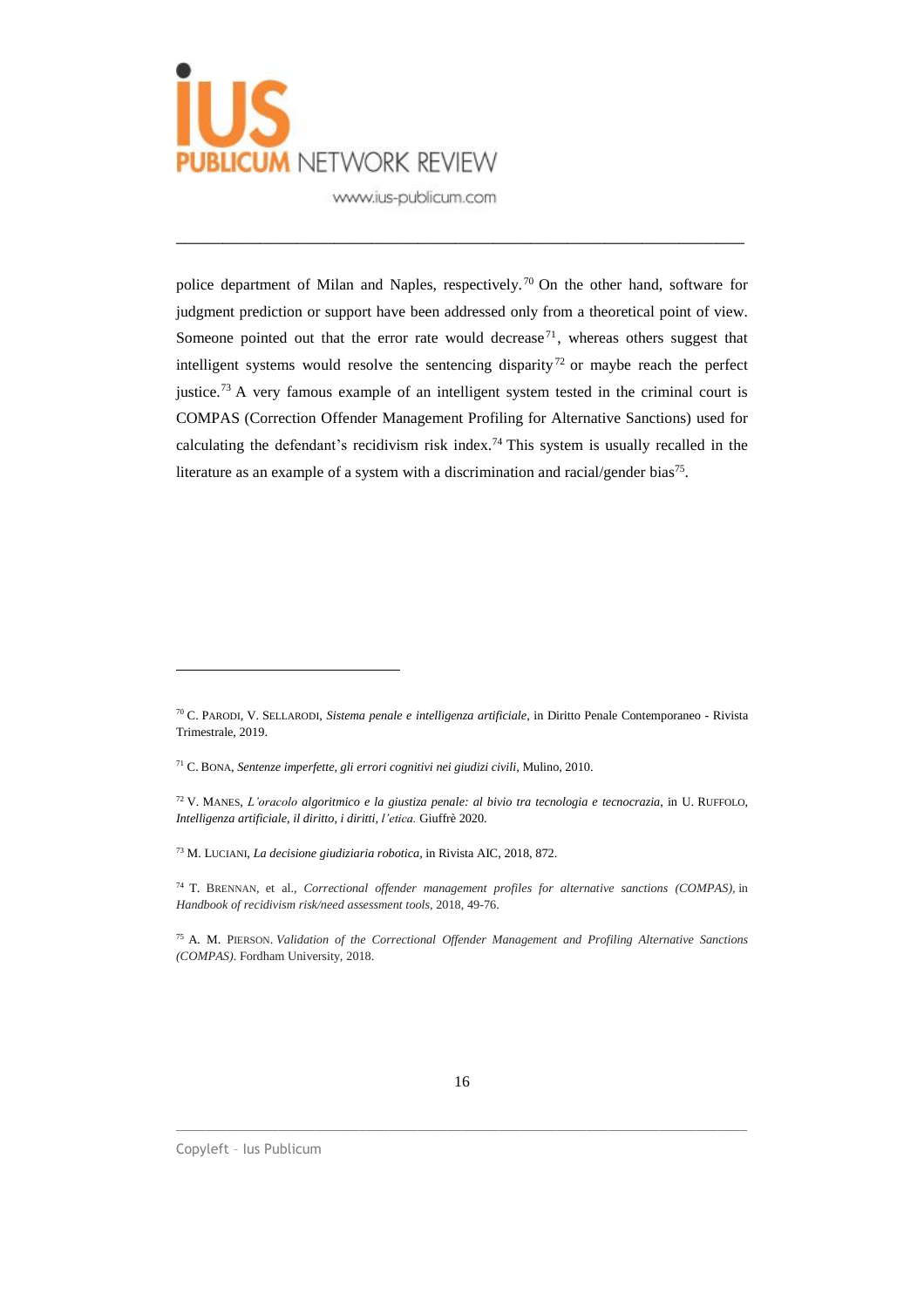

The depicted scenario has not discouraged the development of justice predictive systems. On the contrary, the discussion around the issues of discrimination<sup>76</sup>, transparency<sup>77</sup>, privacy<sup>78</sup> and explainability<sup>79</sup> has positively impacted the whole AI and Law community, both in the US<sup>80</sup> as well as in Europe. For instance, in Italy, today the discussion reached a sufficient level of maturity, as demonstrated by the dense literature $81$  on the topic of AI and Law and all the projects that are under development in academia, in the judiciary and in the government. This multilateral approach confirms the hybrid nature of the justice system, partly administrative and partly judiciary. In this sense, the role of the public administration is a key factor in pursuing and achieving EU goals.<sup>82</sup>

\_\_\_\_\_\_\_\_\_\_\_\_\_\_\_\_\_\_\_\_\_\_\_\_\_\_\_\_\_\_\_\_\_\_\_\_\_\_\_\_\_\_\_\_\_\_\_\_\_\_\_\_\_\_\_\_\_\_\_\_\_

<sup>80</sup> https://ainowinstitute.org, Accessed June 2022.

 $\overline{a}$ 

<sup>81</sup> A. CARLEO, *Decisione robotica,* il Mulino, 2019; U. RUFFOLO, *Intelligenza artificiale, il diritto, i diritti, l'etica. Tech e-Law,* Giuffrè*,* 2020*.*

<sup>82</sup> R. CAVALLO PERIN, G. M. RACCA, *The Plurality and Diversity of Integration Models: the Italian Unification of 1865 and the European Union Ongoing Integration Process*, in *The Changing Administrative Law Of An EU Member State*, Springer, Torino, Giappichelli, 2021.

 $\_$  ,  $\_$  ,  $\_$  ,  $\_$  ,  $\_$  ,  $\_$  ,  $\_$  ,  $\_$  ,  $\_$  ,  $\_$  ,  $\_$  ,  $\_$  ,  $\_$  ,  $\_$  ,  $\_$  ,  $\_$  ,  $\_$  ,  $\_$  ,  $\_$  ,  $\_$  ,  $\_$  ,  $\_$  ,  $\_$  ,  $\_$  ,  $\_$  ,  $\_$  ,  $\_$  ,  $\_$  ,  $\_$  ,  $\_$  ,  $\_$  ,  $\_$  ,  $\_$  ,  $\_$  ,  $\_$  ,  $\_$  ,  $\_$  ,

<sup>76</sup> S. WACHTER et al., *Why Fairness Cannot Be Automated: Bridging the Gap Between EU Non-Discrimination Law and AI*, in *Computer Law & Security Review,* n. 41, 2021.

<sup>77</sup> P. KSIĘŻAK, S. WOJTCZAK. *Causation in Civil Law and the Problems of Transparency in AI*, in *European Review of Private Law* n. 29, 2021.

<sup>78</sup> M. FALDUTI, *Court Decisions and Data Analysis: a Survey Among 22 Member States of the European Union on Access to Case Law and Legal Prediction*, in *Journal of Law, Cognitive Science and Artificial Intelligence*, n. 13, 2020.

<sup>79</sup> A. BIBAL et al. *Legal Requirements on Explainability in Machine Learning*, in *Artificial Intelligence and Law* n. 29, 2021.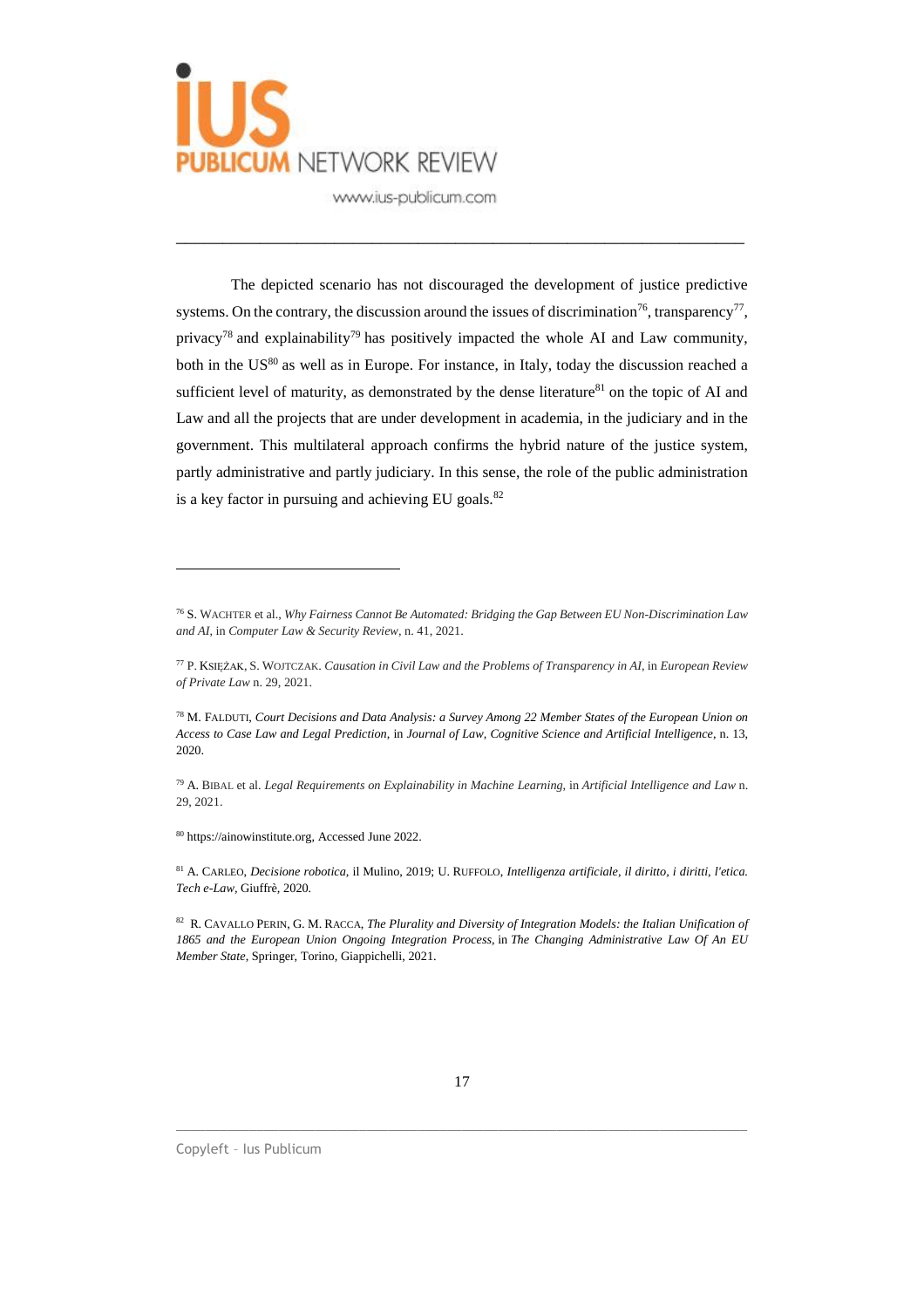

#### **3. DIGITALIZATION OF JUSTICE: NEXT STEPS**

From a European perspective, the first tangible result of the political commitment to making domestic and European e-justice more accessible was the adoption of the first multi-annual e-Justice Action Plan 2009-2013.<sup>83</sup> A few years passed after this Action Plan, and today the topics concerning digital transformation, deployment of innovative technologies and big data have been crucial on the EU's agenda. The e-justice strategy and the action plan for the 2019-2023 <sup>84</sup> period are active. In this context, the European Commission published the final report of the study on the use of innovative technologies in the justice field identifying the priority areas of the use of AI in the justice field. 85

\_\_\_\_\_\_\_\_\_\_\_\_\_\_\_\_\_\_\_\_\_\_\_\_\_\_\_\_\_\_\_\_\_\_\_\_\_\_\_\_\_\_\_\_\_\_\_\_\_\_\_\_\_\_\_\_\_\_\_\_\_

The aims of this work are several. Firstly, it presents the relevant existing EU legal and policy framework. Secondly, it summarizes all the aspects that need to be taken into account in terms of innovative technologies in the justice field, presented in a coherent and narrative way. The focus is on the business problems tackled during the implementation of the projects carried out by public authorities and the judiciary in the Member States, and by legal professional organisations. From this analysis, the following eight categories of problems have been identified.

 $\_$  ,  $\_$  ,  $\_$  ,  $\_$  ,  $\_$  ,  $\_$  ,  $\_$  ,  $\_$  ,  $\_$  ,  $\_$  ,  $\_$  ,  $\_$  ,  $\_$  ,  $\_$  ,  $\_$  ,  $\_$  ,  $\_$  ,  $\_$  ,  $\_$  ,  $\_$  ,  $\_$  ,  $\_$  ,  $\_$  ,  $\_$  ,  $\_$  ,  $\_$  ,  $\_$  ,  $\_$  ,  $\_$  ,  $\_$  ,  $\_$  ,  $\_$  ,  $\_$  ,  $\_$  ,  $\_$  ,  $\_$  ,  $\_$  ,

<sup>83</sup> Multi-Annual European E-Justice Action Plan 2009-2013, [https://eur](https://eur-lex.europa.eu/LexUriServ/LexUriServ.do?uri=OJ:C:2009:075:0001:0012:en:PDF)[lex.europa.eu/LexUriServ/LexUriServ.do?uri=OJ:C:2009:075:0001:0012:en:PDF.](https://eur-lex.europa.eu/LexUriServ/LexUriServ.do?uri=OJ:C:2009:075:0001:0012:en:PDF) Accessed in June 2022.

<sup>84</sup> The European e-Justice Strategy [https://eur-lex.europa.eu/legal](https://eur-lex.europa.eu/legal-content/EN/TXT/PDF/?uri=CELEX:52019XG0313(02)&rid=6)[content/EN/TXT/PDF/?uri=CELEX:52019XG0313\(02\)&rid=6.](https://eur-lex.europa.eu/legal-content/EN/TXT/PDF/?uri=CELEX:52019XG0313(02)&rid=6) Accessed in June 2022.

<sup>85</sup> European Commission, Study on the use of innovative technologies in the justice field - Final Report, April 2020, ISBN 978-92-76-21347-5, [https://op.europa.eu/en/publication-detail/-/publication/4fb8e194-f634-11ea-991b-](https://op.europa.eu/en/publication-detail/-/publication/4fb8e194-f634-11ea-991b-01aa75ed71a1/language-en)[01aa75ed71a1/language-en.](https://op.europa.eu/en/publication-detail/-/publication/4fb8e194-f634-11ea-991b-01aa75ed71a1/language-en) Accessed in June 2022.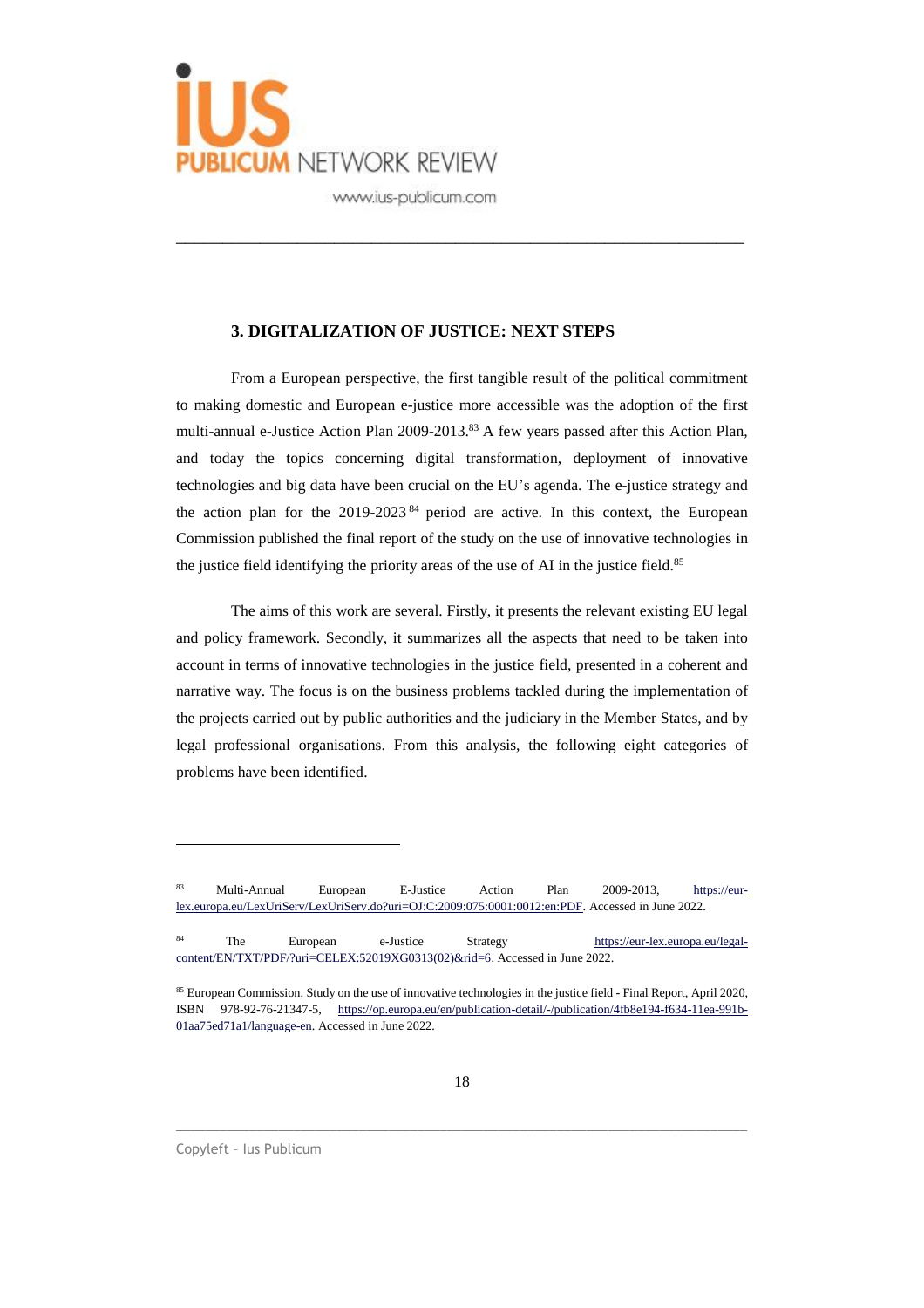

(1) Processing high volume of data, such as high volumes of structured and unstructured data and documents manually or with simple digital tools, in order to find relevant information for the case, deduct patterns, search for specific words or cases.

\_\_\_\_\_\_\_\_\_\_\_\_\_\_\_\_\_\_\_\_\_\_\_\_\_\_\_\_\_\_\_\_\_\_\_\_\_\_\_\_\_\_\_\_\_\_\_\_\_\_\_\_\_\_\_\_\_\_\_\_\_

(2) Processing high volume of video, audio and images, such as high volume of video files, audio files and/or images in order to make an analysis of the content, for tasks such as identification of persons/victims, or monitoring of behaviour, detecting illegal activities or transcription to text.

(3) Linking information across different sources, in other terms extracting and analysing information from multiple sources usually because they are not centralised or connected.

(4) Access to justice/public services, intended as making judicial information or public services available to the citizens/the general public in a user-friendly and easily accessible way. Access to case law, case information, legislation, treatment of citizens' questions are included topics.

(5) Data protection compliance, it means making documents (usually court judgments and decisions) compliant with the personal data protection legislation with the aim of making those documents publicly available.

(6) Preparing high volume of data, treating data manually, or with simple digital tools, in order to obtain a final output. This involves tasks such as translation of documents, typing of protocols in court hearings or interviews, preparation of contracts, judicial decisions.

(7) Administrative/facilities management. The issue of managing the court administration processes performed by the judicial personnel (clerks, judges, lawyers, etc.), with tasks such as planning the agendas, court hearings, booking and allocation of courtrooms and infrastructure, organising interviews and doing the facility management.

\_\_\_\_\_\_\_\_\_\_\_\_\_\_\_\_\_\_\_\_\_\_\_\_\_\_\_\_\_\_\_\_\_\_\_\_\_\_\_\_\_\_\_\_\_\_\_\_\_\_\_\_\_\_\_\_\_\_\_\_\_\_\_\_\_\_\_\_\_\_\_\_\_\_\_\_\_\_

#### Copyleft – Ius Publicum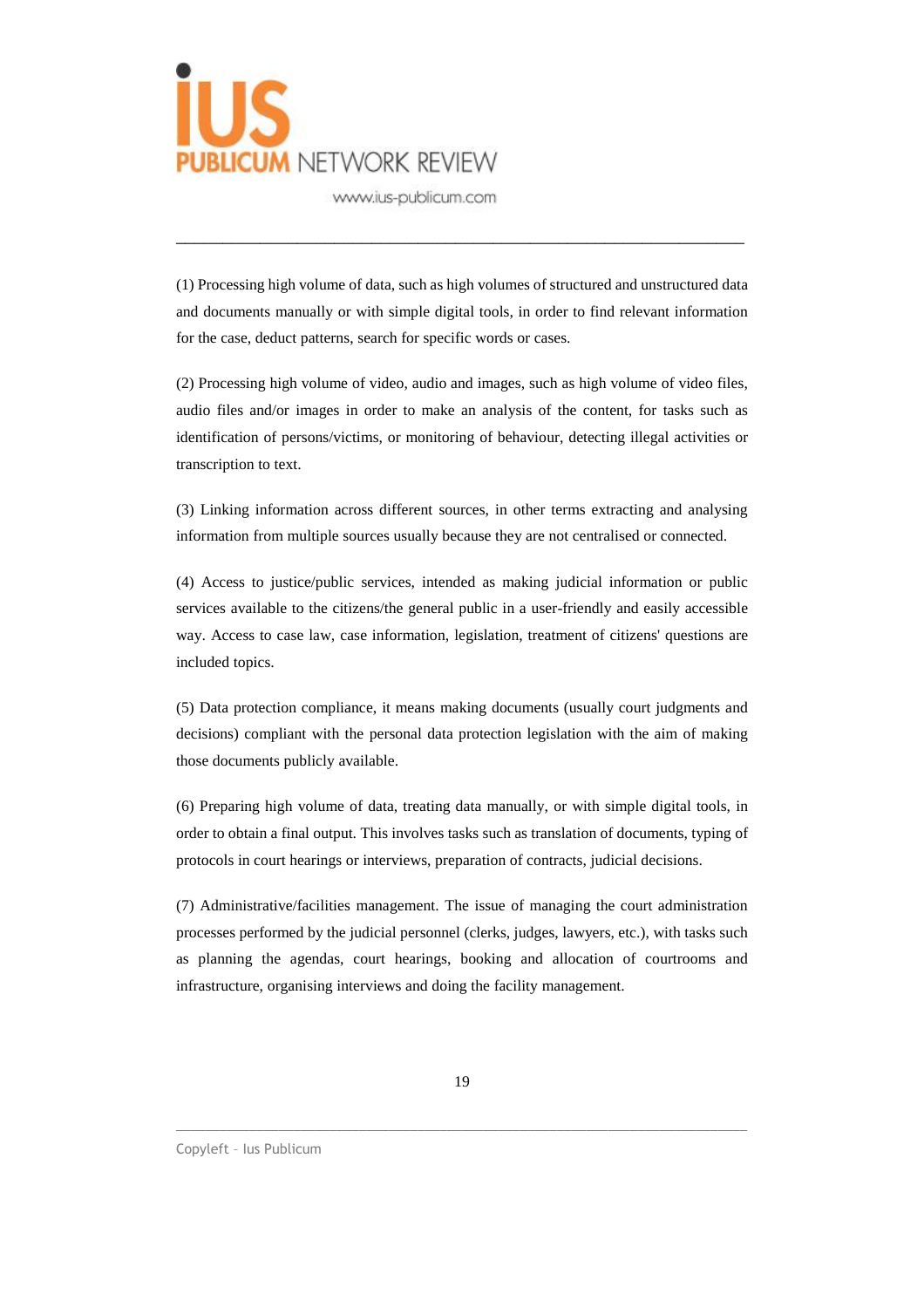

(8) Lack of authenticity and traceability. An insufficient level of traceability imposes actions to ensure a sufficient level of authenticity, trust and integrity of data and documents during their process flows.

\_\_\_\_\_\_\_\_\_\_\_\_\_\_\_\_\_\_\_\_\_\_\_\_\_\_\_\_\_\_\_\_\_\_\_\_\_\_\_\_\_\_\_\_\_\_\_\_\_\_\_\_\_\_\_\_\_\_\_\_\_

From this study emerged that in the EU, Italy reports the highest number of projects (35) followed by Sweden (13). However, the majority of the other European countries, reported only three or less projects. Moreover, the final report confirms that only 46% of the EU member states defined a strategy/policy addressing the use of AI in the justice field. In Italy, institutions are conducting few projects devoted to justice prediction, where both Faculties of Law and Courts are involved.

#### **4. DIGITALIZATION OF JUSTICE IN ITALY**

As pointed out, in the last three years, in Italy there are several projects under development, running not only in the judiciary, but also in conjunction with universities or with the government institutions, such as the bar associations<sup>86</sup>.

*4.1. Projects in the Judiciary*

\_\_\_\_\_\_\_\_\_\_\_\_\_\_\_\_\_\_\_\_\_\_\_\_\_\_\_\_\_\_\_\_\_\_\_\_\_\_\_\_\_\_\_\_\_\_\_\_\_\_\_\_\_\_\_\_\_\_\_\_\_\_\_\_\_\_\_\_\_\_\_\_\_\_\_\_\_\_

Copyleft – Ius Publicum

<sup>86</sup> https://www.altalex.com/documents/news/2021/11/04/giustizia-predittiva-progetti-italiani-sentenza-cds. Accessed in June 2022.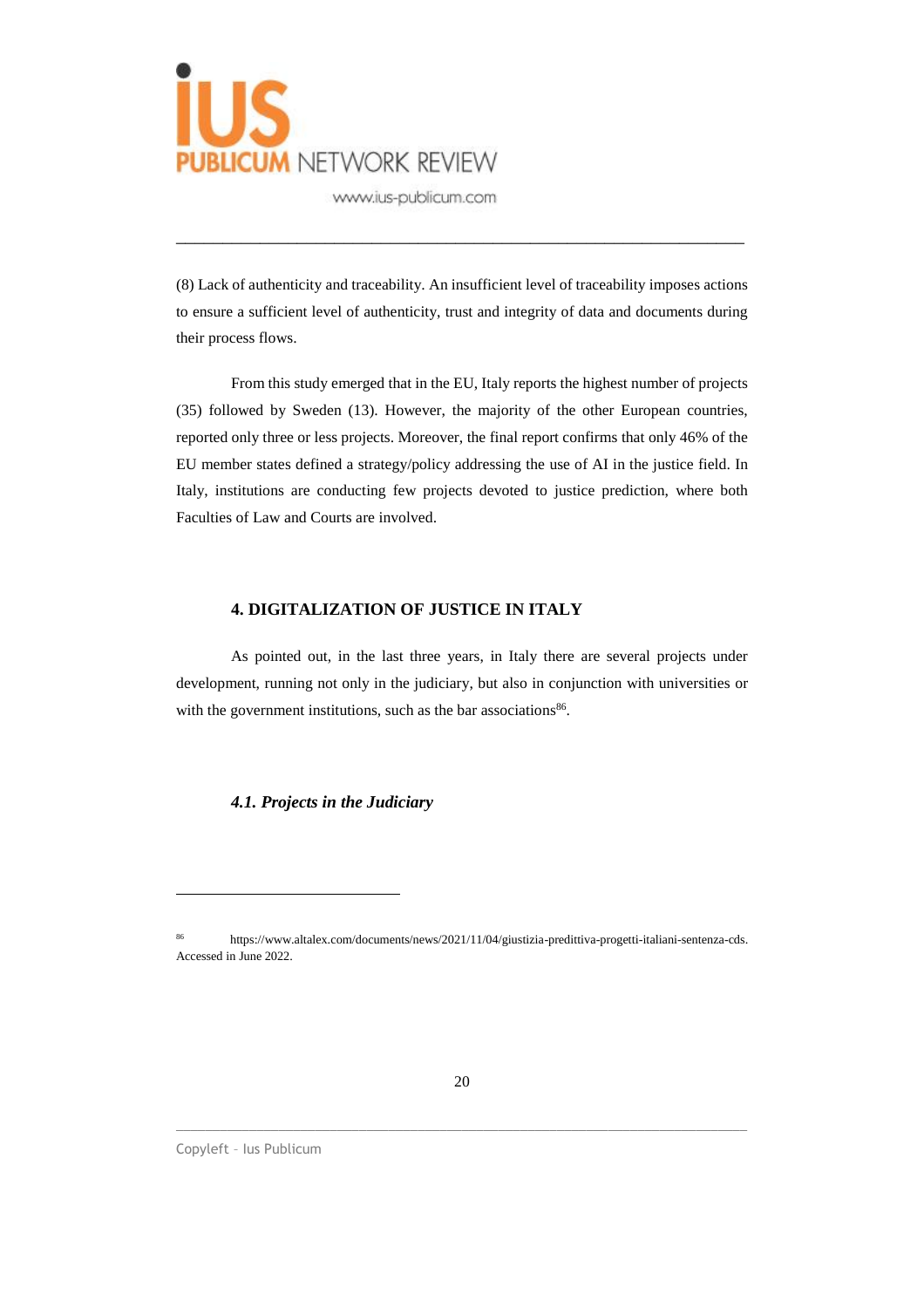

The Court of Florence is developing a project called "*the city of simple justice*" aiming to simplify and reduce the administrative burdens in the context of the resolution of civil disputes <sup>87</sup> . One of the key objectives of the project is the creation of models or algorithms capable to incorporate the preventive assessments of mediators, as well as the ability to assess disputes in order to anticipate the probability of successful mediation for the benefit of the parties and/or the judge. From a technical point of view, this project will combine not only expert systems and rule-based systems (manually defined rules in a knowledge-based) but also machine learning, NLP and speech recognition techniques.

\_\_\_\_\_\_\_\_\_\_\_\_\_\_\_\_\_\_\_\_\_\_\_\_\_\_\_\_\_\_\_\_\_\_\_\_\_\_\_\_\_\_\_\_\_\_\_\_\_\_\_\_\_\_\_\_\_\_\_\_\_

A project devoted to criminal justice is conducted by the prosecutor's office at the Court of Cosenza, where since December 2019 a project focused on conceptual modelling of justice data is performed. The aim is to develop a taxonomy of the previous procedures and to design an IT system to support these procedures based on raw data. Moreover, a definition of similarity metrics among the same procedures, together with the design of a dashboard to monitor the interpretative behaviour of real-time changes are planned. The Court of Cosenza aims to automate the legal workflow using data mining and ML techniques to identify similarities among the recalled procedures. The case study will be the emergency of gender violence<sup>88</sup>.

Court of Appeal of Reggio Calabria together with the Mediterranean University of Reggio Calabria and other institutions presented *JustitIA*<sup>89</sup> a joint research project with a

\_\_\_\_\_\_\_\_\_\_\_\_\_\_\_\_\_\_\_\_\_\_\_\_\_\_\_\_\_\_\_\_\_\_\_\_\_\_\_\_\_\_\_\_\_\_\_\_\_\_\_\_\_\_\_\_\_\_\_\_\_\_\_\_\_\_\_\_\_\_\_\_\_\_\_\_\_\_

<sup>87</sup> [https://www.cittametropolitana.fi.it/wp-content/uploads/report.pdf.](https://www.cittametropolitana.fi.it/wp-content/uploads/report.pdf) Accessed in June 2022.

<sup>&</sup>lt;sup>88</sup> European Commission, Study on the use of innovative technologies in the justice field - Final Report, April 2020, ISBN 978-92-76-21347-5, [https://op.europa.eu/en/publication-detail/-/publication/4fb8e194-f634-11ea-991b-](https://op.europa.eu/en/publication-detail/-/publication/4fb8e194-f634-11ea-991b-01aa75ed71a1/language-en)[01aa75ed71a1/language-en.](https://op.europa.eu/en/publication-detail/-/publication/4fb8e194-f634-11ea-991b-01aa75ed71a1/language-en) Accessed in June 2022, p. 57.

<sup>89</sup> [http://www.iustit-ia.it.](http://www.iustit-ia.it/) Accessed in June 2022.

Copyleft – Ius Publicum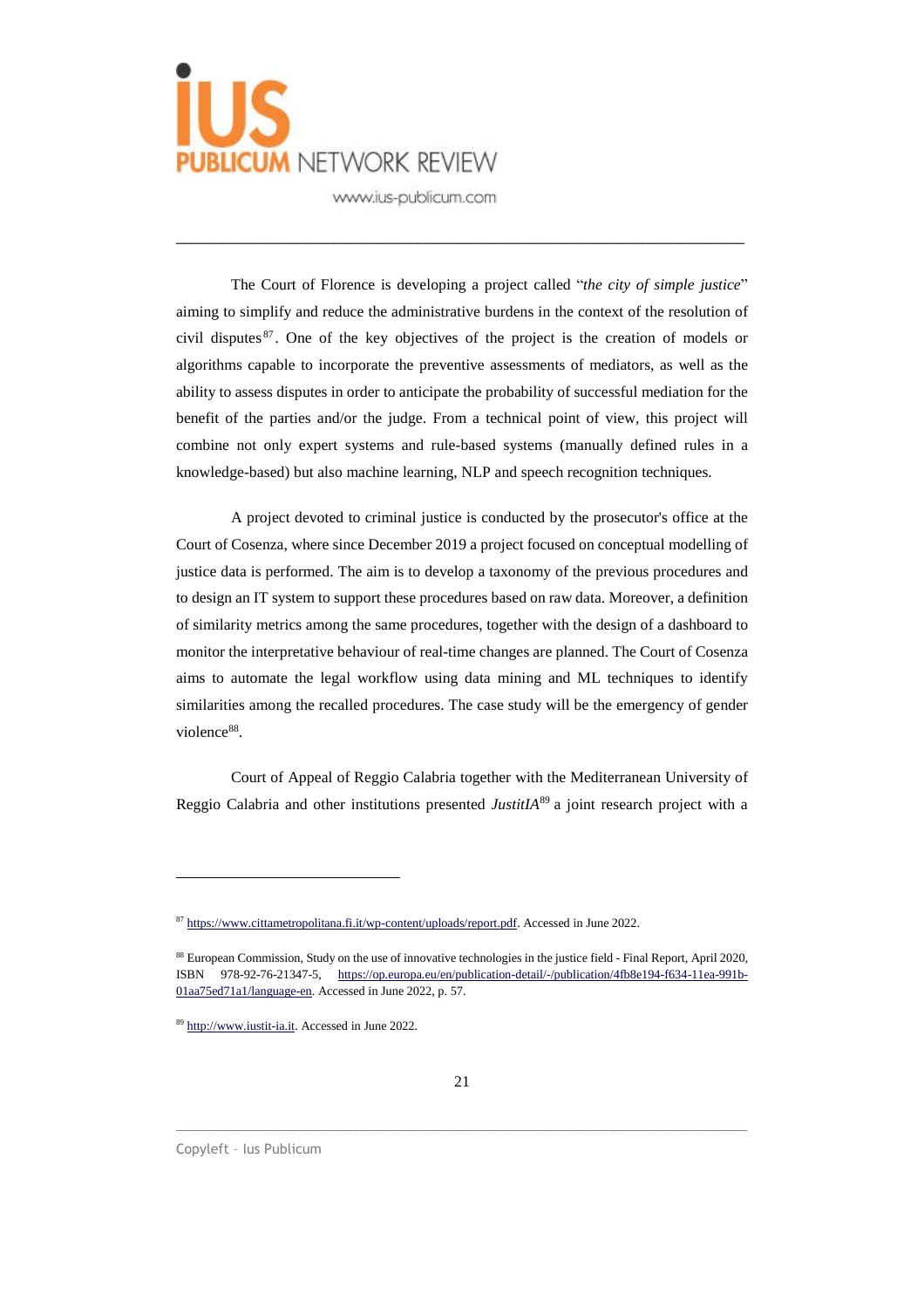

twofold aim. Firstly, using NLP techniques they aim at reducing the duration and the costs of the trials. Secondly, using data science and text mining approaches will be applied to open and big data, presumably large corpora of courts decisions. Unfortunately, further technical details are not presented yet.

\_\_\_\_\_\_\_\_\_\_\_\_\_\_\_\_\_\_\_\_\_\_\_\_\_\_\_\_\_\_\_\_\_\_\_\_\_\_\_\_\_\_\_\_\_\_\_\_\_\_\_\_\_\_\_\_\_\_\_\_\_

Furthermore, the Court of Appeal of Milan is conducting a project called "*Milan Antitrust Justice*" on competition law. The project is focused not only on collecting case law in the competition law field and automating case law reviews in the field of competition law, but also on digitalising civil and criminal proceedings as well as administrative requests to fund justice expenses. The final goal of this project is to reduce the length of court proceedings and also to ensure that a larger number of cases can be handled, increasing both efficiency and productivity. A positive effect is the opportunity to acquire insights from the processed data and monitor the results. Again, it is indicated that to achieve these results, both expert and rule-based systems, combined with NLP techniques, will be applied to the data<sup>90</sup>.

The Court of Appeal in Bologna is conducting a project devoted to tort law and to family law. The aim is to identify the criteria for quantifying personal injury in tort cases, as well as quantifying maintenance allowances in divorce cases. Moreover, the project aims at automating and facilitating the processes related to the quantification of harm and damages. The final goal is to reduce the length of court proceedings and to ensure that a larger number

\_\_\_\_\_\_\_\_\_\_\_\_\_\_\_\_\_\_\_\_\_\_\_\_\_\_\_\_\_\_\_\_\_\_\_\_\_\_\_\_\_\_\_\_\_\_\_\_\_\_\_\_\_\_\_\_\_\_\_\_\_\_\_\_\_\_\_\_\_\_\_\_\_\_\_\_\_\_

Copyleft – Ius Publicum

<sup>90</sup> European Commission, *Study on the use of innovative technologies in the justice field - Final Report*, April 2020, ISBN 978-92-76-21347-5, [https://op.europa.eu/en/publication-detail/-/publication/4fb8e194-f634-11ea-991b-](https://op.europa.eu/en/publication-detail/-/publication/4fb8e194-f634-11ea-991b-01aa75ed71a1/language-en)[01aa75ed71a1/language-en.](https://op.europa.eu/en/publication-detail/-/publication/4fb8e194-f634-11ea-991b-01aa75ed71a1/language-en) Accessed in June 2022, p. 123.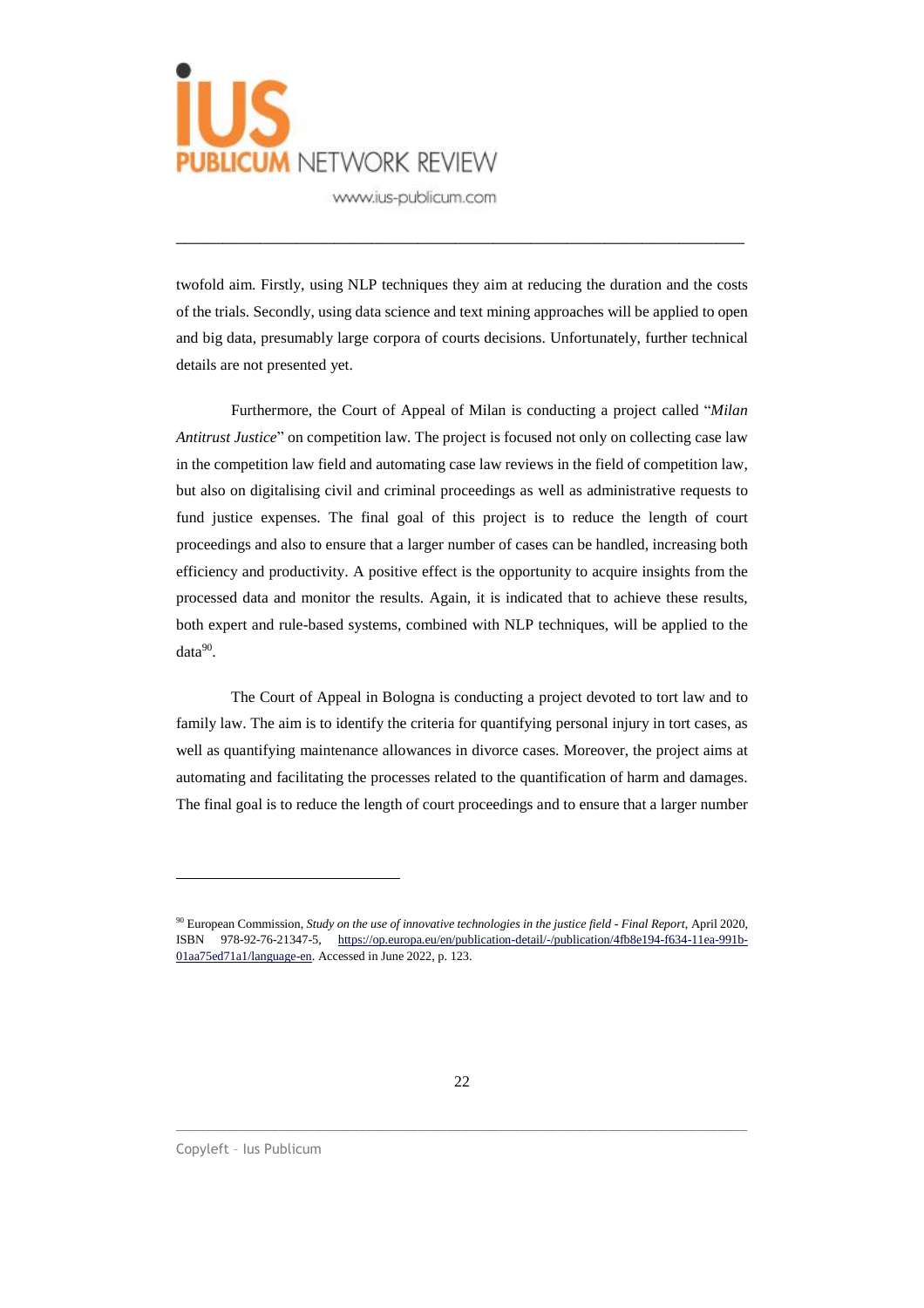

of cases could be handled, increasing consistency, in terms of repeatability and reproducibility of court decisions<sup>91</sup>.

\_\_\_\_\_\_\_\_\_\_\_\_\_\_\_\_\_\_\_\_\_\_\_\_\_\_\_\_\_\_\_\_\_\_\_\_\_\_\_\_\_\_\_\_\_\_\_\_\_\_\_\_\_\_\_\_\_\_\_\_\_

Moreover, the Court of Appeal of Salerno is developing a management system of courtrooms using AI approaches, such as expert systems and rule-based systems with the aim to improve both the efficiency of the management of courtrooms and the organisation of court hearings<sup>92</sup>.

Since (year) the Court of Appeal in Brescia, the faculty of law and the faculty of statistics of the University of Brescia have been conducting a project with the aim of sharing a public database with court argumentations, case study and all the details that can be of interest not only for legal practitioners about labour law<sup>93</sup>. The final goal is to ensure consistency (predictability) in the decisions taken. Moreover, the data collected would encourage the sharing of the court decisions between the courts of first and second instance.

The University of Pisa and the Court of Pisa, together with the Court of Genova, are developing practices for anonymizing the decisions, with additional techniques and solutions across disciplines. The aim is threefold. Firstly, the system aims to create innovative tools

\_\_\_\_\_\_\_\_\_\_\_\_\_\_\_\_\_\_\_\_\_\_\_\_\_\_\_\_\_\_\_\_\_\_\_\_\_\_\_\_\_\_\_\_\_\_\_\_\_\_\_\_\_\_\_\_\_\_\_\_\_\_\_\_\_\_\_\_\_\_\_\_\_\_\_\_\_\_

<sup>91</sup> European Commission, *Study on the use of innovative technologies in the justice field - Final Report*, April 2020, ISBN 978-92-76-21347-5, [https://op.europa.eu/en/publication-detail/-/publication/4fb8e194-f634-11ea-991b-](https://op.europa.eu/en/publication-detail/-/publication/4fb8e194-f634-11ea-991b-01aa75ed71a1/language-en)[01aa75ed71a1/language-en.](https://op.europa.eu/en/publication-detail/-/publication/4fb8e194-f634-11ea-991b-01aa75ed71a1/language-en) Accessed in June 2022, p. 206.

<sup>92</sup> European Commission, *Study on the use of innovative technologies in the justice field - Final Report*, April 2020, ISBN 978-92-76-21347-5, [https://op.europa.eu/en/publication-detail/-/publication/4fb8e194-f634-11ea-991b-](https://op.europa.eu/en/publication-detail/-/publication/4fb8e194-f634-11ea-991b-01aa75ed71a1/language-en)[01aa75ed71a1/language-en.](https://op.europa.eu/en/publication-detail/-/publication/4fb8e194-f634-11ea-991b-01aa75ed71a1/language-en) Accessed in June 2022, p. 207.

<sup>93</sup> https://giustiziapredittiva.unibs.it. Accessed in June 2022.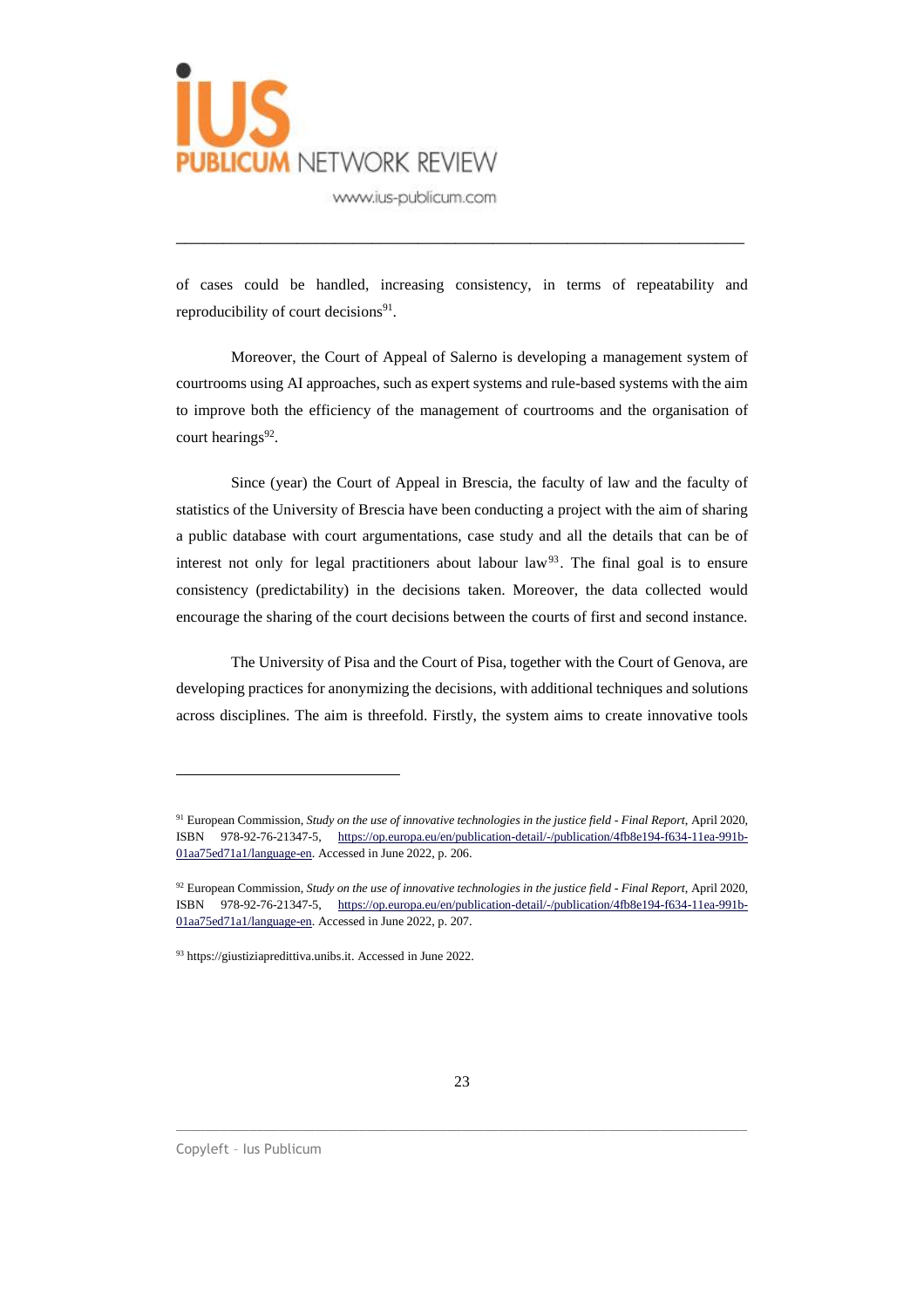

for querying legal materials through their automatic annotation. Secondly, the construction of predictive tools based on data science and artificial intelligence<sup>94</sup>. The third goal is to ensure the necessary knowledge of the algorithm. In other words, the organisation intends to develop not only a few tools for legal analytics, but also to explain how these tools work. For instance, many of the data science tools that can be used to extract knowledge from data produce results whose logic is difficult for humans to understand given the number of variables used. The project intends to construct analytical algorithms for suitable tools, capable to explain their operating logic.

\_\_\_\_\_\_\_\_\_\_\_\_\_\_\_\_\_\_\_\_\_\_\_\_\_\_\_\_\_\_\_\_\_\_\_\_\_\_\_\_\_\_\_\_\_\_\_\_\_\_\_\_\_\_\_\_\_\_\_\_\_

The University of Bologna is conducting the LAILA Project, namely, Legal Analytics for Italian Law.<sup>95</sup> Their aims are several. Firstly, they aim to apply analytics technologies—including supervised, semi-supervised, and unsupervised learning—for building an ontology, classifying legal documents, analysing both legislation and case law, extracting "*massime*" (*rationes*) and principles, question-answering, and predicting trends in court decisions. Moreover, they aim also at providing methodological analyses and guidelines for the efficient and ethical deployment of LA technologies and at expanding the understanding of the structure, logic, and dynamic of Italian law in its connection with EU law, using LA tools.<sup>96</sup>Furthermore, the University of Bologna and the AI4Justice laboratory<sup>97</sup>

\_\_\_\_\_\_\_\_\_\_\_\_\_\_\_\_\_\_\_\_\_\_\_\_\_\_\_\_\_\_\_\_\_\_\_\_\_\_\_\_\_\_\_\_\_\_\_\_\_\_\_\_\_\_\_\_\_\_\_\_\_\_\_\_\_\_\_\_\_\_\_\_\_\_\_\_\_\_

<sup>94</sup> [https://www.predictivejurisprudence.eu.](https://www.predictivejurisprudence.eu/) Accessed in June 2022.

<sup>95</sup> https://site.unibo.it/laila/en/people. Accessed in June 2022.

<sup>96</sup> [https://site.unibo.it/laila/en/project.](https://site.unibo.it/laila/en/project) Accessed in June 2022.

<sup>97</sup> [https://centri.unibo.it/alma-ai/en/news/ai4justice-a-new-lab-for-applied-research-on-ai-and-the-judiciary-system.](https://centri.unibo.it/alma-ai/en/news/ai4justice-a-new-lab-for-applied-research-on-ai-and-the-judiciary-system) Accessed in June 2022.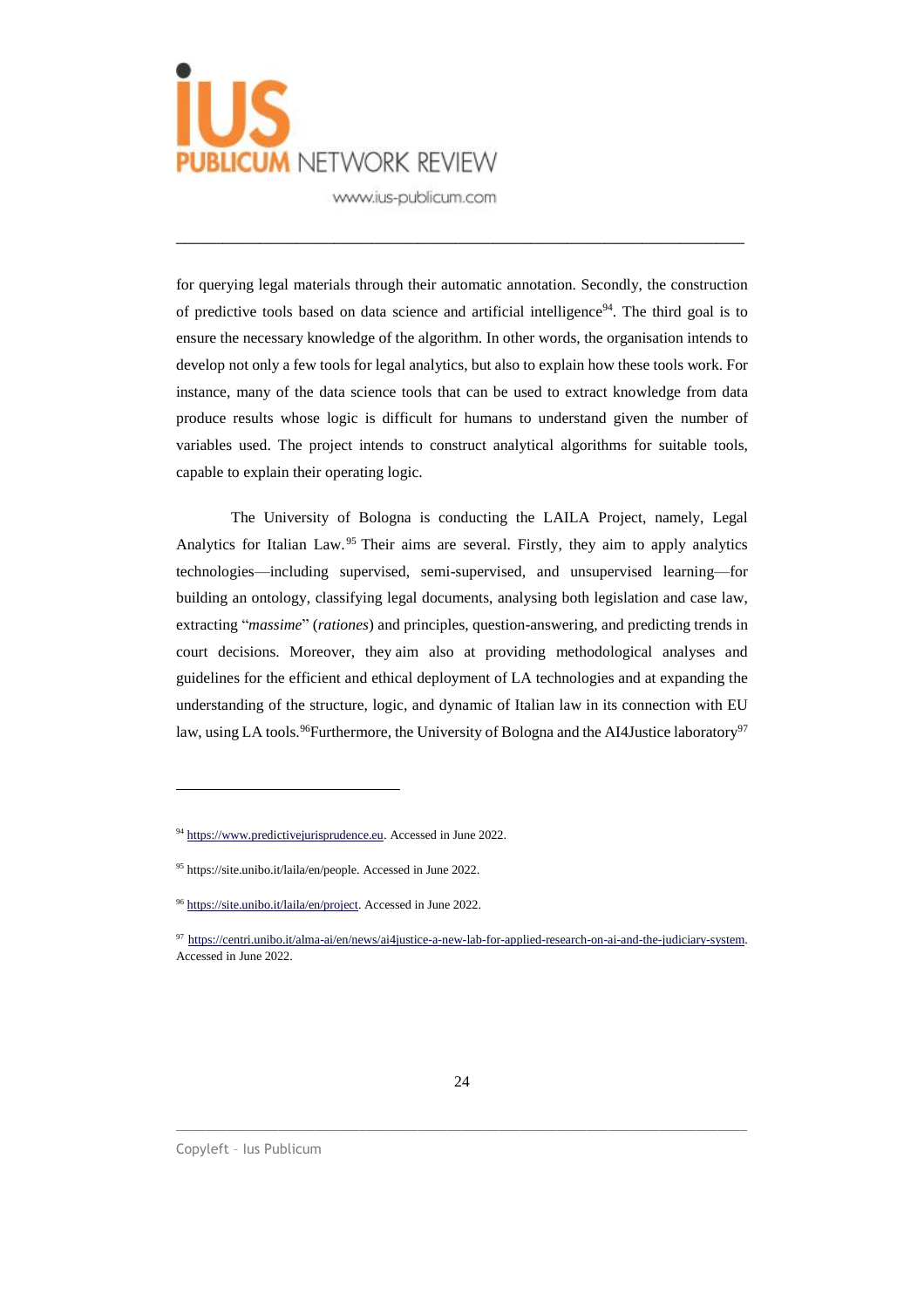

started to create a *corpus* of decisions of the Court of Audit, administrative acts and decisions of the Constitutional Court to discover valuable legal information. However, the aim of this project is to ensure the explainability<sup>98</sup> of the AI systems and the so-called "right of auditability" intended as the right to access code.

\_\_\_\_\_\_\_\_\_\_\_\_\_\_\_\_\_\_\_\_\_\_\_\_\_\_\_\_\_\_\_\_\_\_\_\_\_\_\_\_\_\_\_\_\_\_\_\_\_\_\_\_\_\_\_\_\_\_\_\_\_

#### *4.2. Projects with other Public Entities*

The Italian Bar Council is completing a project named *Avvocatura dello Stato 2020*<sup>99</sup> focused on the recognition and classification of documents. The aim is to increase the productivity and the efficiency of the bar council tasks. The approach is devoted to, firstly, rebuilding the organisation processes and human resources (both employees and lawyers) and secondly, simplifying the communication between administrations and stakeholders.

Since September 2017, the Ministry of Justice has been conducting a project titled *Aut Dedere Aut Judicare*<sup>100</sup> from September 2017 concerning criminal law enforcement. The main aim of this project is to detect certain data in different documents (such as arrest warrants, transfers, and extraditions) by applying data analysis and statistics to the field of international judicial cooperation for criminal matters. The Italian Ministry of Justice

\_\_\_\_\_\_\_\_\_\_\_\_\_\_\_\_\_\_\_\_\_\_\_\_\_\_\_\_\_\_\_\_\_\_\_\_\_\_\_\_\_\_\_\_\_\_\_\_\_\_\_\_\_\_\_\_\_\_\_\_\_\_\_\_\_\_\_\_\_\_\_\_\_\_\_\_\_\_

<sup>98</sup> I. SHEIKH RABIUL et al. *Explainable Artificial Intelligence Approaches: A Survey*. In *ArXiv Preprint,* n. 2101.09429, 2021.

<sup>99</sup> [https://performance.gov.it/performance/piani-performance/documento/1247.](https://performance.gov.it/performance/piani-performance/documento/1247.%2520Accessed%2520in%2520June%25202021) Accessed in June 2022.

<sup>&</sup>lt;sup>100</sup> [https://www.camera.it/leg18/410?idSeduta=0278&tipo=stenografico.](https://www.camera.it/leg18/410?idSeduta=0278&tipo=stenografico) Accessed in June 2022.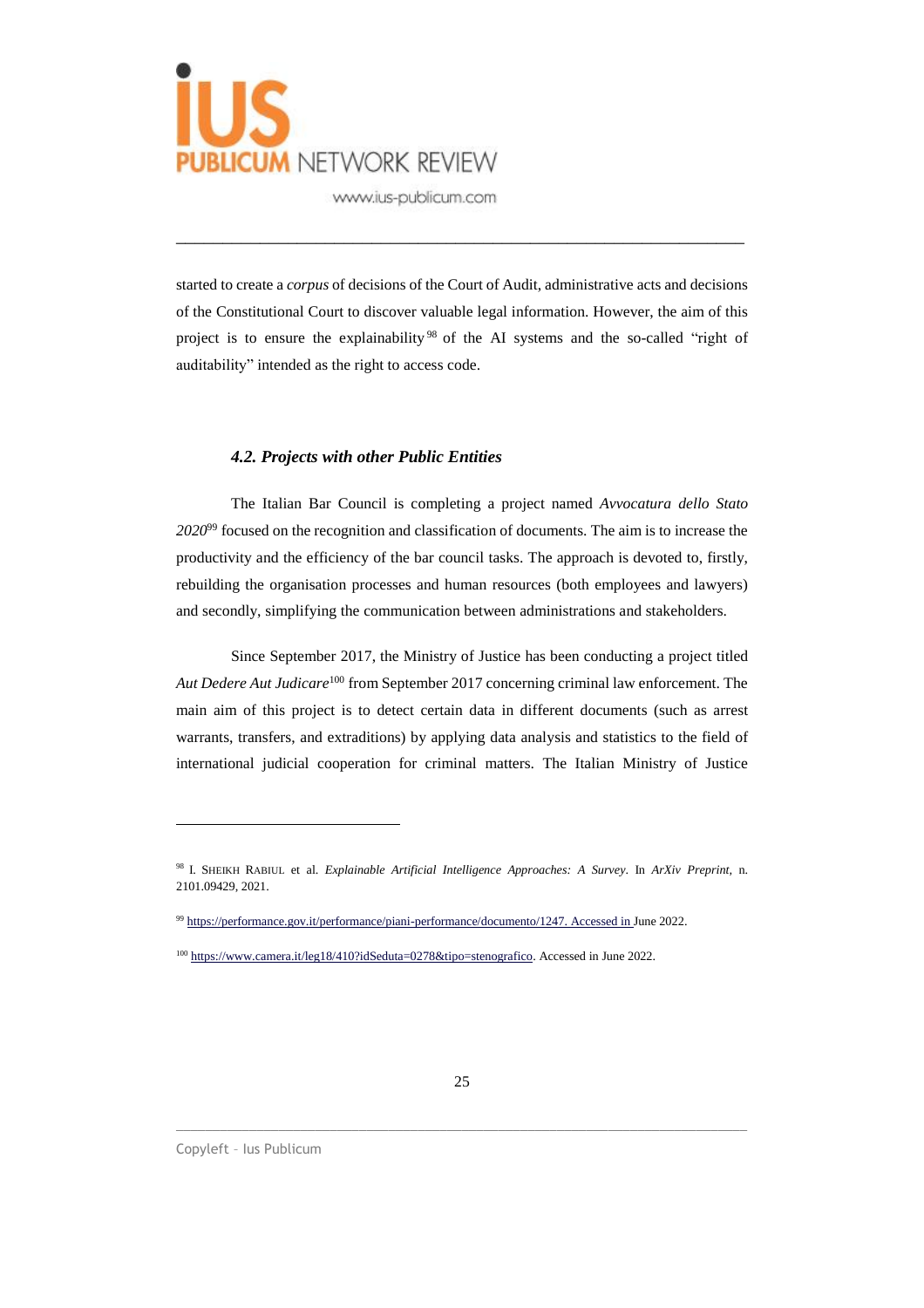

addressed recently an important issue for the AI and Law community, i.e. the semi-automated anonymisation of particular data, named entities in text documents in both civil and criminal legal documents, as well as criminal proceedings. This project focuses on automatically identifying named entities (both physical persons and legal entities) and related information, candidates to be anonymised, by utilising innovative NLP and AI techniques. The ambitious final goal is to solve the common and traditional problem of manual identification and deletion of personal data through legal workflow automation.<sup>101</sup>

\_\_\_\_\_\_\_\_\_\_\_\_\_\_\_\_\_\_\_\_\_\_\_\_\_\_\_\_\_\_\_\_\_\_\_\_\_\_\_\_\_\_\_\_\_\_\_\_\_\_\_\_\_\_\_\_\_\_\_\_\_

#### **5. THE OPEN ISSUES IN THE DIGITALIZATION PROCESS**

As described above, today the process of the digitalization of the justice system includes technical and administrative solutions, both crucial for moving from paper-based document flow to a machine-readable document flow, where administrations and private entities can communicate information and share documents in a more efficient way. The achievement of this stage would imply several positive side effects. For instance, it would permit the general public to access a public dataset of legal documents, acts, claims and judgments, in the best scenario, also annotated with keywords and other useful metadata. Thus, these annotated datasets would permit the application of AI and ML techniques, as shown by the literature, where several techniques have been applied for predicting court

\_\_\_\_\_\_\_\_\_\_\_\_\_\_\_\_\_\_\_\_\_\_\_\_\_\_\_\_\_\_\_\_\_\_\_\_\_\_\_\_\_\_\_\_\_\_\_\_\_\_\_\_\_\_\_\_\_\_\_\_\_\_\_\_\_\_\_\_\_\_\_\_\_\_\_\_\_\_

Copyleft – Ius Publicum

<sup>101</sup> The Italian Ministry of Justice participated at the seminar titled: *Finnish Project on the Anonymization of Court Judgments with Language Technology and Machine Learning App*s, [https://www.coe.int/en/web/freedom](https://www.coe.int/en/web/freedom-expression/finnish-project-on-the-anonymization-of-court-judgments-with-language-technology-and-machine-learning-apps)[expression/finnish-project-on-the-anonymization-of-court-judgments-with-language-technology-and-machine](https://www.coe.int/en/web/freedom-expression/finnish-project-on-the-anonymization-of-court-judgments-with-language-technology-and-machine-learning-apps)[learning-apps](https://www.coe.int/en/web/freedom-expression/finnish-project-on-the-anonymization-of-court-judgments-with-language-technology-and-machine-learning-apps) as reported by Prof. Giorgis, [https://www.camera.it/leg18/410?idSeduta=0278&tipo=stenografico.](https://www.camera.it/leg18/410?idSeduta=0278&tipo=stenografico) Accessed in June 2022.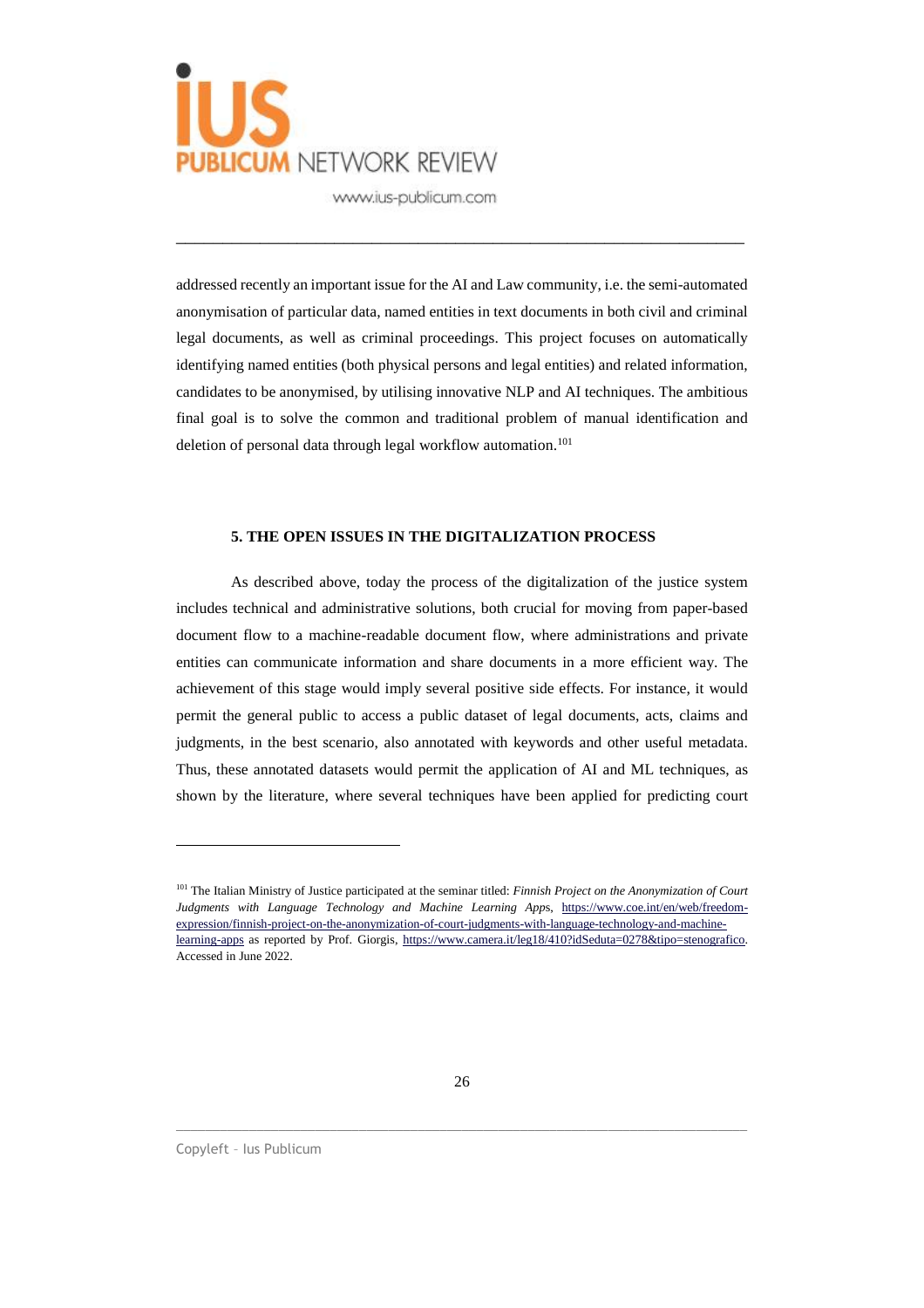

outcomes and legal argumentation. Besides these innovative approaches, e-justice traditional tasks are only partially completed.

\_\_\_\_\_\_\_\_\_\_\_\_\_\_\_\_\_\_\_\_\_\_\_\_\_\_\_\_\_\_\_\_\_\_\_\_\_\_\_\_\_\_\_\_\_\_\_\_\_\_\_\_\_\_\_\_\_\_\_\_\_

#### *5.1. Data: Access to Caselaw*

Indeed, the importance of these tasks in the justice systems of the EU Member States is confirmed by the Justice Scoreboard 2020 of the European Commission.<sup>102</sup> This report is an annual comparative information tool for improving the effectiveness of national justice systems by providing objective, reliable and comparable data on a number of indicators relevant for the assessment of the efficiency, quality and independence of justice systems in all Member States.

One of these indicators is the *online access to published judgments by the general public* is intended as the availability, for each court instance, of all judgments for civil/commercial and administrative and criminal cases online. In particular, accessibility is required throughout the whole justice chain to enable people to obtain relevant information so that the judgment can be swiftly accessed online.

Moreover, the same document intends the *arrangements for producing machinereadable judicial decisions* as to the permission to download judgments and their associated metadata free of charge in the form of a database or by other automated means. Furthermore, in this document are mentioned, not only the approaches for anonymization and

\_\_\_\_\_\_\_\_\_\_\_\_\_\_\_\_\_\_\_\_\_\_\_\_\_\_\_\_\_\_\_\_\_\_\_\_\_\_\_\_\_\_\_\_\_\_\_\_\_\_\_\_\_\_\_\_\_\_\_\_\_\_\_\_\_\_\_\_\_\_\_\_\_\_\_\_\_\_

Copyleft – Ius Publicum

<sup>102</sup> [https://eur-lex.europa.eu/legal-content/EN/TXT/PDF/?uri=CELEX:52020DC0306&from=EN.](https://eur-lex.europa.eu/legal-content/EN/TXT/PDF/?uri=CELEX:52020DC0306&from=EN) Accessed June 2022.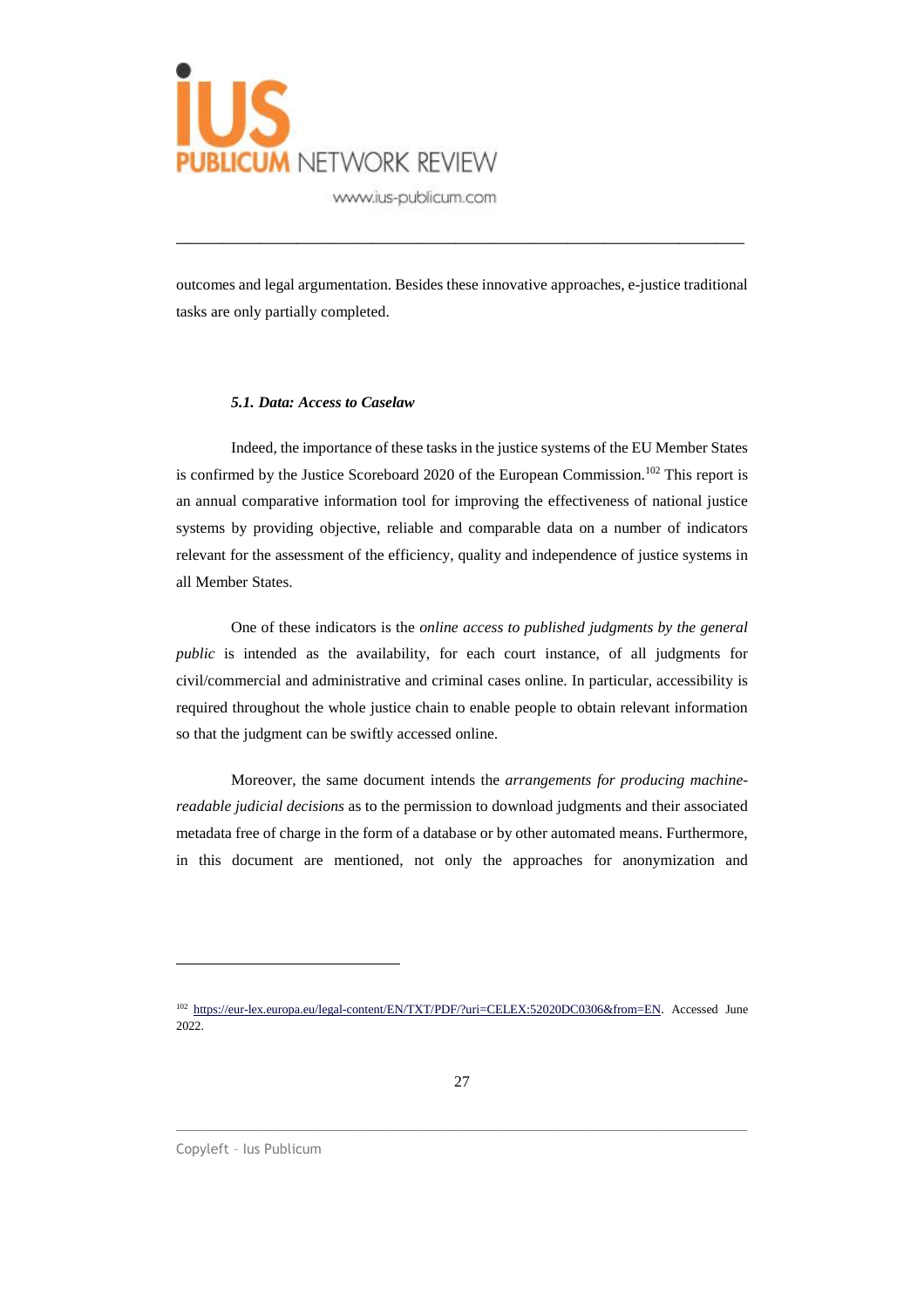

pseudonymization assisted by algorithms, but also the urgency of putting in place rules to determine whether or not personal data are revealed in online published judgments.

\_\_\_\_\_\_\_\_\_\_\_\_\_\_\_\_\_\_\_\_\_\_\_\_\_\_\_\_\_\_\_\_\_\_\_\_\_\_\_\_\_\_\_\_\_\_\_\_\_\_\_\_\_\_\_\_\_\_\_\_\_

Finally, the study considers if metadata, such as citations, references to national or EU law, keywords, date of the decision are associated with judgments, or if the European Case Law Identifier (ECLI) is assigned. The accessibility to all judgment and the creation of machine-readable judicial decisions (completed with the recalled meta-data) can be seen as two parameters of the efficiency of the justice systems.

### *5.2. Tech: Communication and Document Management*

The urgency for improving traditional tasks in the justice field is confirmed by the Council of the European Union. For instance, the Council adopts new rules to modernize judicial cooperation in taking evidence and service of documents.<sup>103</sup> The position of the Council confirms that it is necessary to further improve and expedite the transmission and service of judicial and extrajudicial documents between the Member States while ensuring a high level of security and protection in the transmission of such documents.<sup>104</sup> Thus, the council points out that efficiency and speed in judicial proceedings in civil matters require that judicial and extrajudicial documents be transmitted directly and by rapid means, and in

\_\_\_\_\_\_\_\_\_\_\_\_\_\_\_\_\_\_\_\_\_\_\_\_\_\_\_\_\_\_\_\_\_\_\_\_\_\_\_\_\_\_\_\_\_\_\_\_\_\_\_\_\_\_\_\_\_\_\_\_\_\_\_\_\_\_\_\_\_\_\_\_\_\_\_\_\_\_

<sup>103</sup> [https://www.consilium.europa.eu/en/press/press-releases/2020/11/04/digital-europe-council-adopts-new-rules](https://www.consilium.europa.eu/en/press/press-releases/2020/11/04/digital-europe-council-adopts-new-rules-to-modernise-judicial-cooperation-in-taking-of-evidence-and-service-of-documents/)[to-modernise-judicial-cooperation-in-taking-of-evidence-and-service-of-documents/.](https://www.consilium.europa.eu/en/press/press-releases/2020/11/04/digital-europe-council-adopts-new-rules-to-modernise-judicial-cooperation-in-taking-of-evidence-and-service-of-documents/) Accessed in June 2022.

<sup>&</sup>lt;sup>104</sup> [https://data.consilium.europa.eu/doc/document/ST-9890-2020-INIT/en/pdf.](https://data.consilium.europa.eu/doc/document/ST-9890-2020-INIT/en/pdf) Accessed June 2022.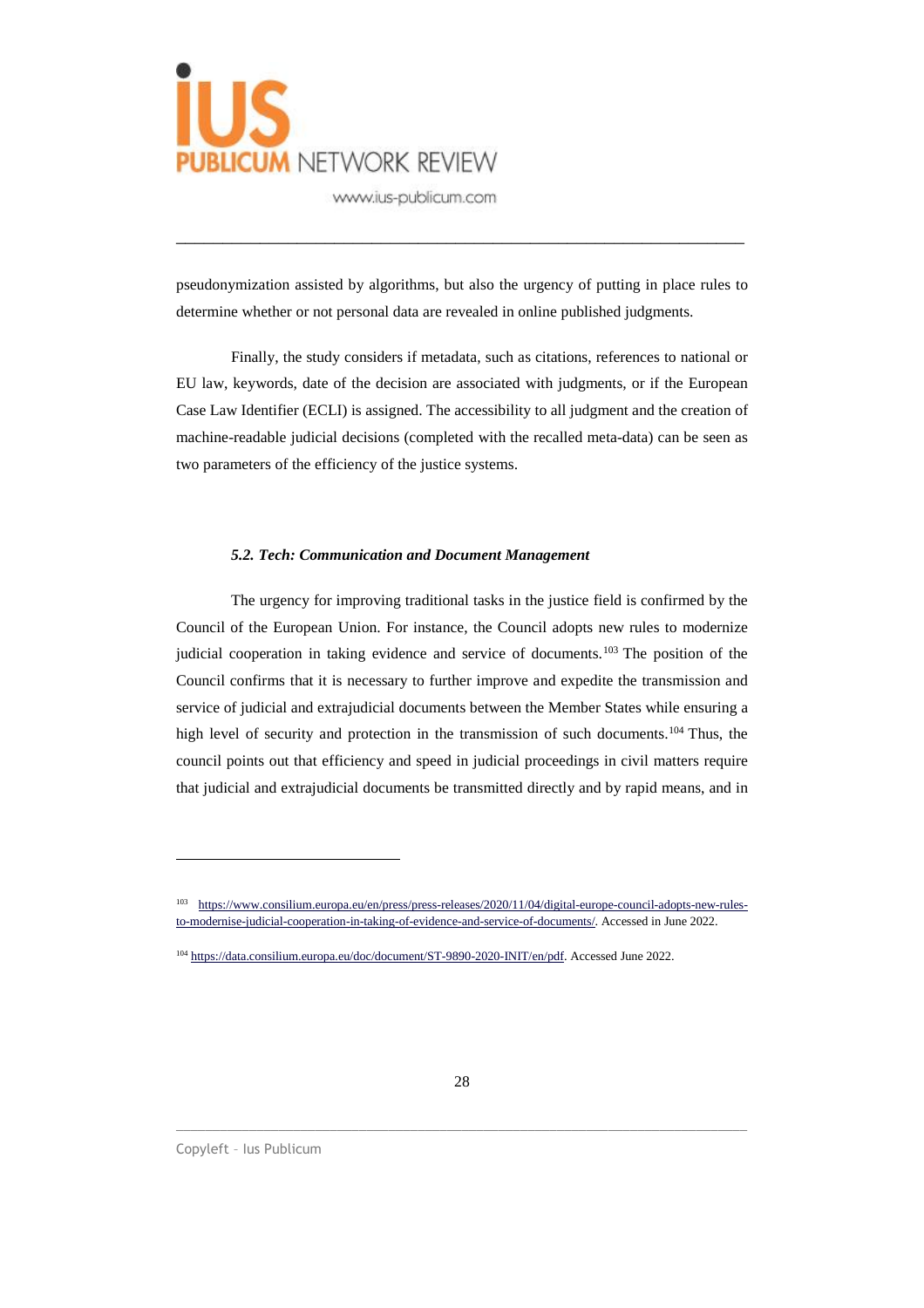

order to enhance electronic cross-border transmission of documents through the decentralized IT-system, such documents should not be denied legal effect and should not be considered inadmissible as evidence in the proceedings solely on the grounds that they are in electronic form.

\_\_\_\_\_\_\_\_\_\_\_\_\_\_\_\_\_\_\_\_\_\_\_\_\_\_\_\_\_\_\_\_\_\_\_\_\_\_\_\_\_\_\_\_\_\_\_\_\_\_\_\_\_\_\_\_\_\_\_\_\_

The issues concerning digitalization of justice are under the spotlight also outside the EU borders. A team within the General Services Administration (GSA), carried out an 11-week path analysis on the federal judiciary's Case Management and Electronic Case Files (CM/ECF) system.<sup>105</sup> The research focuses on user needs, business agility, organization and processes, and the Administrative Office of the U.S. Courts' (AO) culture and legal mandates.

From a user experience, the team observed several instances of application crashes and sluggish response times and gathered several participants' reports about similar issues. Incidents diminish user experience and create distrust and dissatisfaction with the system. Moreover, the same team observed several places throughout the CM/ECF interface that are difficult to use, and some tasks that require repetitive clicking or that may be inaccessible to users with disabilities. More in particular, from this analysis, it emerged that issues, difficulties and questions are similar to every (digital) justice system indeed, judges want to be able to see where they need to be next, and understand the context of a case quickly, all while potentially managing multiple cases, hearings, and appointments each day. Literally,

\_\_\_\_\_\_\_\_\_\_\_\_\_\_\_\_\_\_\_\_\_\_\_\_\_\_\_\_\_\_\_\_\_\_\_\_\_\_\_\_\_\_\_\_\_\_\_\_\_\_\_\_\_\_\_\_\_\_\_\_\_\_\_\_\_\_\_\_\_\_\_\_\_\_\_\_\_\_

<sup>&</sup>lt;sup>105</sup> [https://aboutblaw.com/XFW.](https://aboutblaw.com/XFW) Accessed June 2022.

Copyleft – Ius Publicum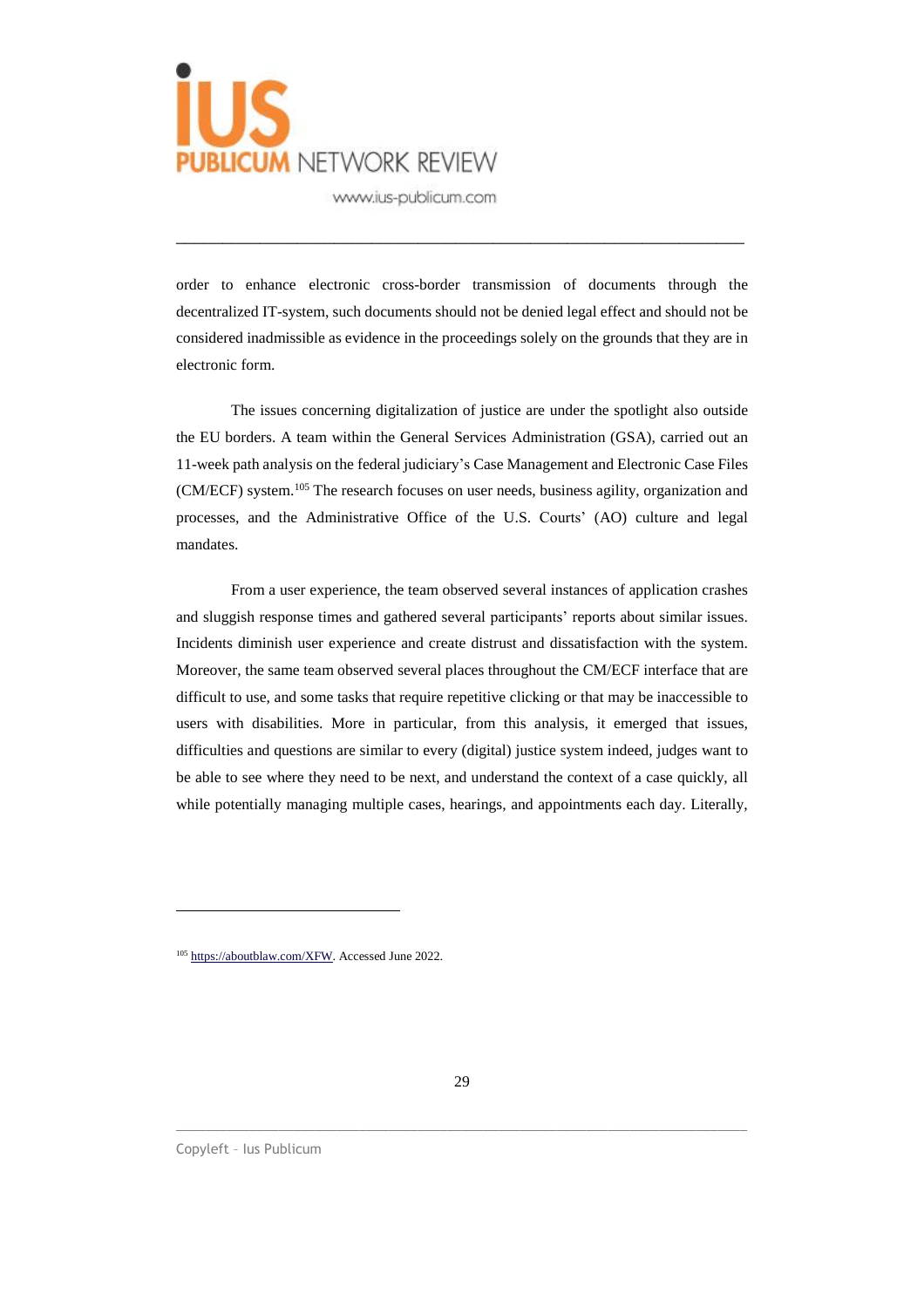

this report confirms that "*a white whale for the US judiciary over the last several years has been CM/ECF calendaring*" 106 .

\_\_\_\_\_\_\_\_\_\_\_\_\_\_\_\_\_\_\_\_\_\_\_\_\_\_\_\_\_\_\_\_\_\_\_\_\_\_\_\_\_\_\_\_\_\_\_\_\_\_\_\_\_\_\_\_\_\_\_\_\_

Finally, the Law Society presented recently a project called the Future Worlds  $2050^{107}$ , where also the scenarios of the future of the legal sector are addressed. In this work, it is confirmed again that technology is currently expected to deliver the greatest changes in the legal sector. The involved experts declare that impact of technology on the legal profession particularly the rise of automated self-service legal tools and the implications around global data usage and ownership will tremendously impact the legal sector in the near future.

#### **6. CONCLUSION**

To conclude, as described, the digitalization of justice is (and most probably will remain) an enormous ongoing project. Considering the addressed problematics emerged by the mapping of all the projects, it is possible to isolate three main streams, one theoretical and two more technical. Firstly, many difficulties and legal questions about the future of AI and Law are still under the spotlight. Administration of justice needs innovation as same as the judiciary, and the discussion on the topic is still open<sup>108</sup>. The discussion on privacy,

\_\_\_\_\_\_\_\_\_\_\_\_\_\_\_\_\_\_\_\_\_\_\_\_\_\_\_\_\_\_\_\_\_\_\_\_\_\_\_\_\_\_\_\_\_\_\_\_\_\_\_\_\_\_\_\_\_\_\_\_\_\_\_\_\_\_\_\_\_\_\_\_\_\_\_\_\_\_

<sup>106</sup> A. BIELEN et al, *Administrative Office of the U.S. Courts CM/ECF, Path Analysis*, Report, 2021, https://www.uscourts.gov/sites/default/files/18f\_path\_analysis\_on\_us\_courts\_cmecf\_march\_2021\_opa\_0.pdf

<sup>107</sup> [https://www.lawsociety.org.uk/topics/research/future-worlds-2050-images-of-the-future-worlds-facing-the](https://www.lawsociety.org.uk/topics/research/future-worlds-2050-images-of-the-future-worlds-facing-the-legal-profession-2020-2030)[legal-profession-2020-2030.](https://www.lawsociety.org.uk/topics/research/future-worlds-2050-images-of-the-future-worlds-facing-the-legal-profession-2020-2030) Accessed June 2022.

<sup>108</sup> R. CAVALLO PERIN, *L'amministrazione pubblica con i big data: da Torino un dibattito sull'intelligenza artificiale*, in *Quaderni del Dipartimento di Giurisprudenza dell'Università di Torino*, 2021, R. CAVALLO PERIN, *Ragionando come se la digitalizzazione fosse data*, in *Dir. Amm.*, 2/2020, 305-328.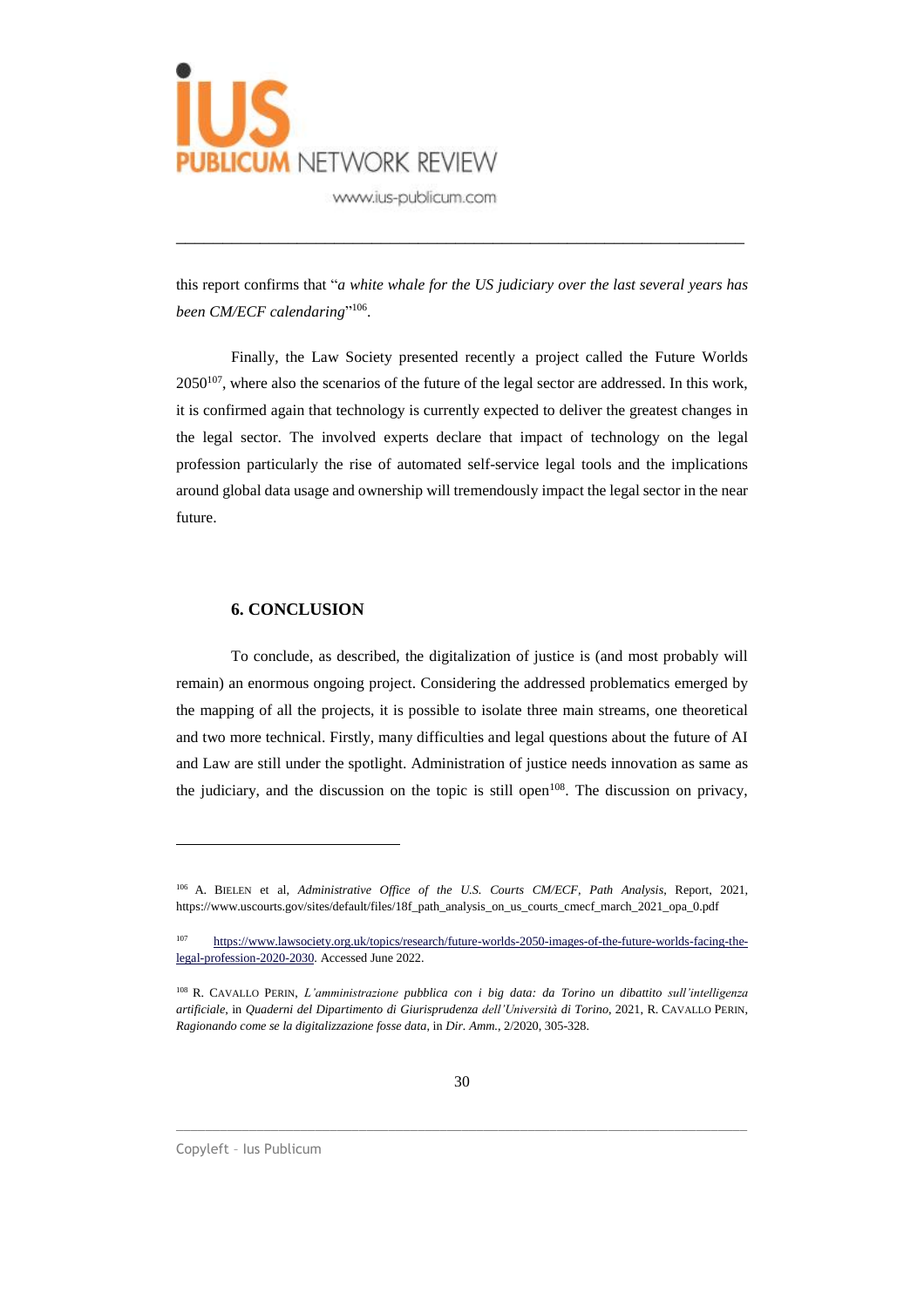

\_\_\_\_\_\_\_\_\_\_\_\_\_\_\_\_\_\_\_\_\_\_\_\_\_\_\_\_\_\_\_\_\_\_\_\_\_\_\_\_\_\_\_\_\_\_\_\_\_\_\_\_\_\_\_\_\_\_\_\_\_

explainability, control, access and human-based judicial decision is mature but yet animated. The two technical streams concern more the administrative daily need of the justice system. The first one is the transition from a paper-based process to a (full) machine-readable process. The main aim for the next future may be the disappearance of paper forms and documents and the completion of public platforms for legal practitioners to deposit (digital) acts, instances and requests. This goal would enhance the second stream, which is the collection, storage and publication of data. Court decision details, such as norms, outcomes and parties are shared in dedicated databases, where not only legal practitioners can access this information. Even if many tasks and procedures will be fully digitalized, a full digital justice system has not been realized yet and it may be a long-term process yet. The authors of *Giustizia 2030* precise that a digitalized justice system is a system that can improve legal analytics and justice prediction, in terms of court outcomes. Such a system would provide judges and prosecutors with informative tools capable to assist legal professionals in their decisional process by providing updated trends in case law, based on the (justice) big data analytics<sup>109</sup>. The depicted state-of-the-art confirms that a complete and generalized digital transition in the justice system is complex and needs a common strategy of each involved stakeholder and the strong impulse of the policymakers.

**Abstract.** *The digitalization of justice and legislation is coming regularly under the spotlight. Many are the words and the concepts used to express this topic, but today, during the third Artificial Intelligence boom, the field of research named Artificial Intelligence and Law*

\_\_\_\_\_\_\_\_\_\_\_\_\_\_\_\_\_\_\_\_\_\_\_\_\_\_\_\_\_\_\_\_\_\_\_\_\_\_\_\_\_\_\_\_\_\_\_\_\_\_\_\_\_\_\_\_\_\_\_\_\_\_\_\_\_\_\_\_\_\_\_\_\_\_\_\_\_\_

Copyleft – Ius Publicum

<sup>&</sup>lt;sup>109</sup> During the sharp shock of the first Covid-19 wave in 2020, professionals, members of the judiciary, lawyers and scholars shared the need for a strategy for the entire Italian justice system. Their aim was to develop a general perspective for real solutions capable to transform justice and support the public recovery after the emergency. To this end, they elaborated a white paper, presenting for pillars for the future of justice, that should be, i) (inter) connected, ii) technologically built-in, iii) organized and innovative, and iv) accessible, simple, sustainable. VV.AA. GIUSTIZIA2030, *Un libro bianco per la giustizia e il suo futuro*, 2020. [https://irp.cdn](https://irp.cdn-website.com/458fa343/files/uploaded/Giustizia-2030.pdf)[website.com/458fa343/files/uploaded/Giustizia-2030.pdf.](https://irp.cdn-website.com/458fa343/files/uploaded/Giustizia-2030.pdf) Accessed June 2022.